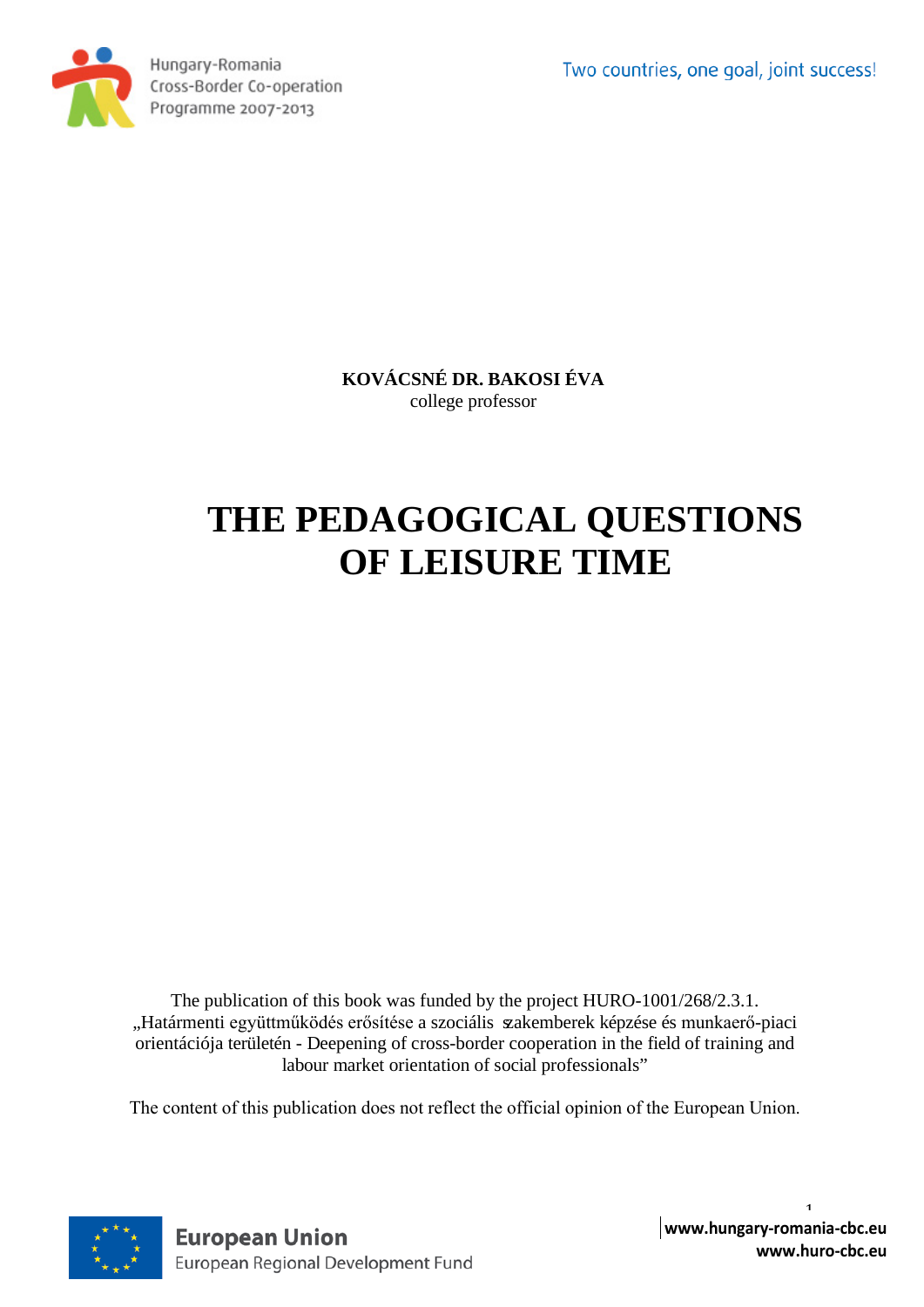# **CONTENT**

|     | <b>GENERAL APPROACH OF RECREATION</b>                                    |  |  |
|-----|--------------------------------------------------------------------------|--|--|
|     |                                                                          |  |  |
|     |                                                                          |  |  |
|     |                                                                          |  |  |
|     | 4. The opportunities, activities and scenes of leisure time orientation9 |  |  |
| II. | PEDAGOGICAL ISSUES OF THE ORGANIZATION OF LEISURE TIME                   |  |  |
|     |                                                                          |  |  |
|     |                                                                          |  |  |
|     |                                                                          |  |  |
|     | III. THE LEISURE TIME AND THE CHILD, YOUNG PERSON                        |  |  |
|     |                                                                          |  |  |

The content of this book does not necessarily represent the official position of the European Union.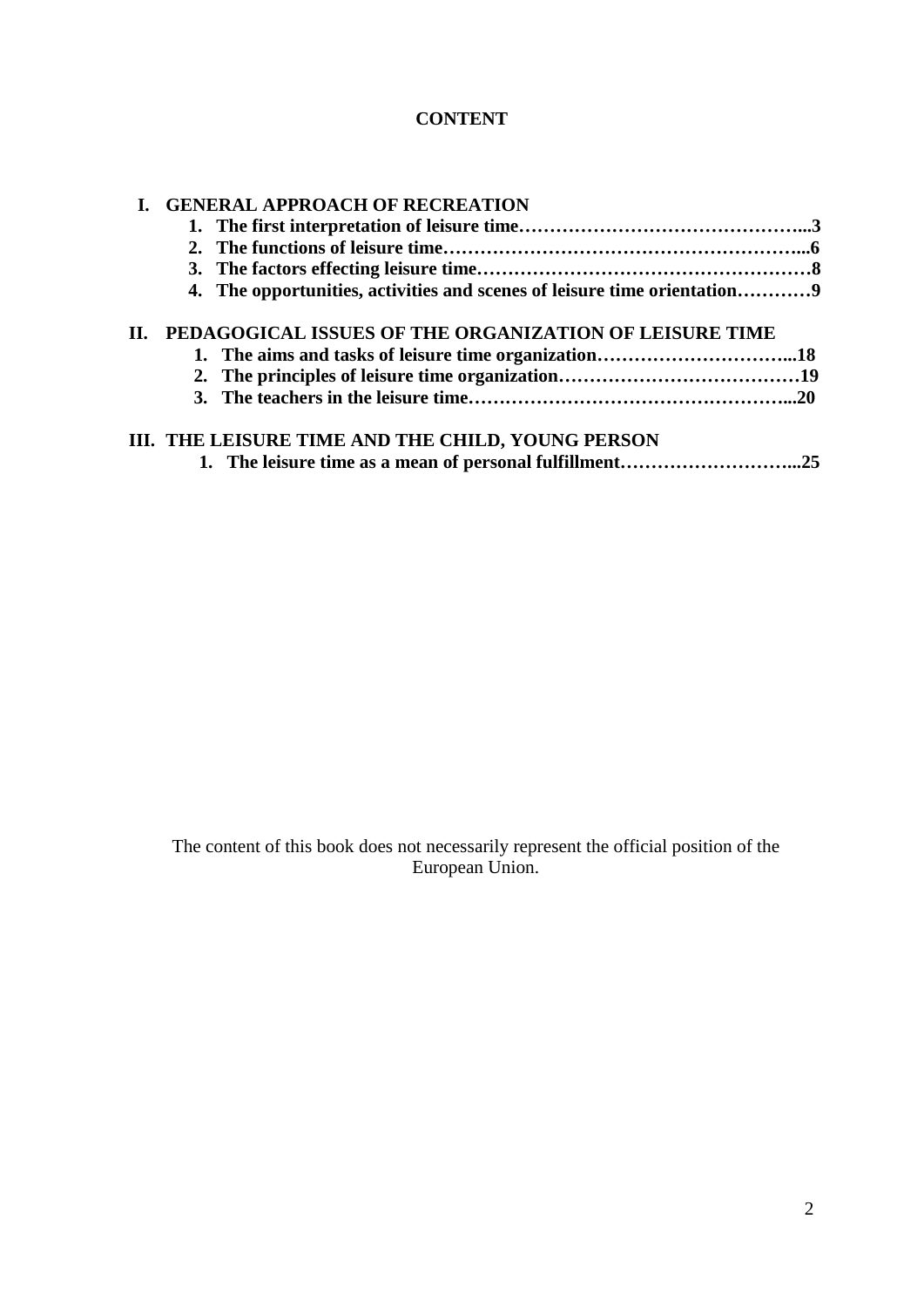## **I. GENERAL APPROACH OF RECREATION**

#### **1. The first interpretation of leisure time**

The holiday is almost as old as mankind, but the frames and the historical content of spending the time in different ages varied considerably. Our lives are regulated time frames, time structure that we live in (work, education, recreation, entertainment). This creates a sense of life order around us. The harmony of these activities gives psychic balance. Thus, the leisure time is a determinant of our lifestyle, but also the individual's characteristics.

During the process of socialization we learn the rules of the active adaptation, while we look for those spaces and time frames, which are not regulated binding to our tasks. Thus is the way life order of the child, the young persons is formed by the parents (family) and the educators and by the appropriate pedagogical influence in the independent life order will be organized and life experiences will be acquired (see Figure 1.). The way of life "includes the visible manifestations of people, customs and the way of life that reflects the actual level of implementation of that behavior under the circumstances, as well as defining the objective and subjective reasons as well (conditions, opportunities, needs, motives). Actually, we can say that a person's way of life is determined by the way as he refers the conditions and possibilities to himself."<sup>1</sup>





Source: Haász Sándor: Ifjúságvédelem és szabadidő szervezés pedagógiai vonatkozásai.

[\(www.bpk.nyme.hu/.../bpfk/.../HaaszSandor/szabadid\\_szervez\\_s.ppt/\)](http://www.bpk.nyme.hu/.../bpfk/.../HaaszSandor/szabadid_szervez_s.ppt/))

The time budget of children (Figure 1) illustrates the limited amount of free time, which also makes the research show that the typical respondents spend four hours a day by using the internet and watching television. You will see the significance not only the learning of good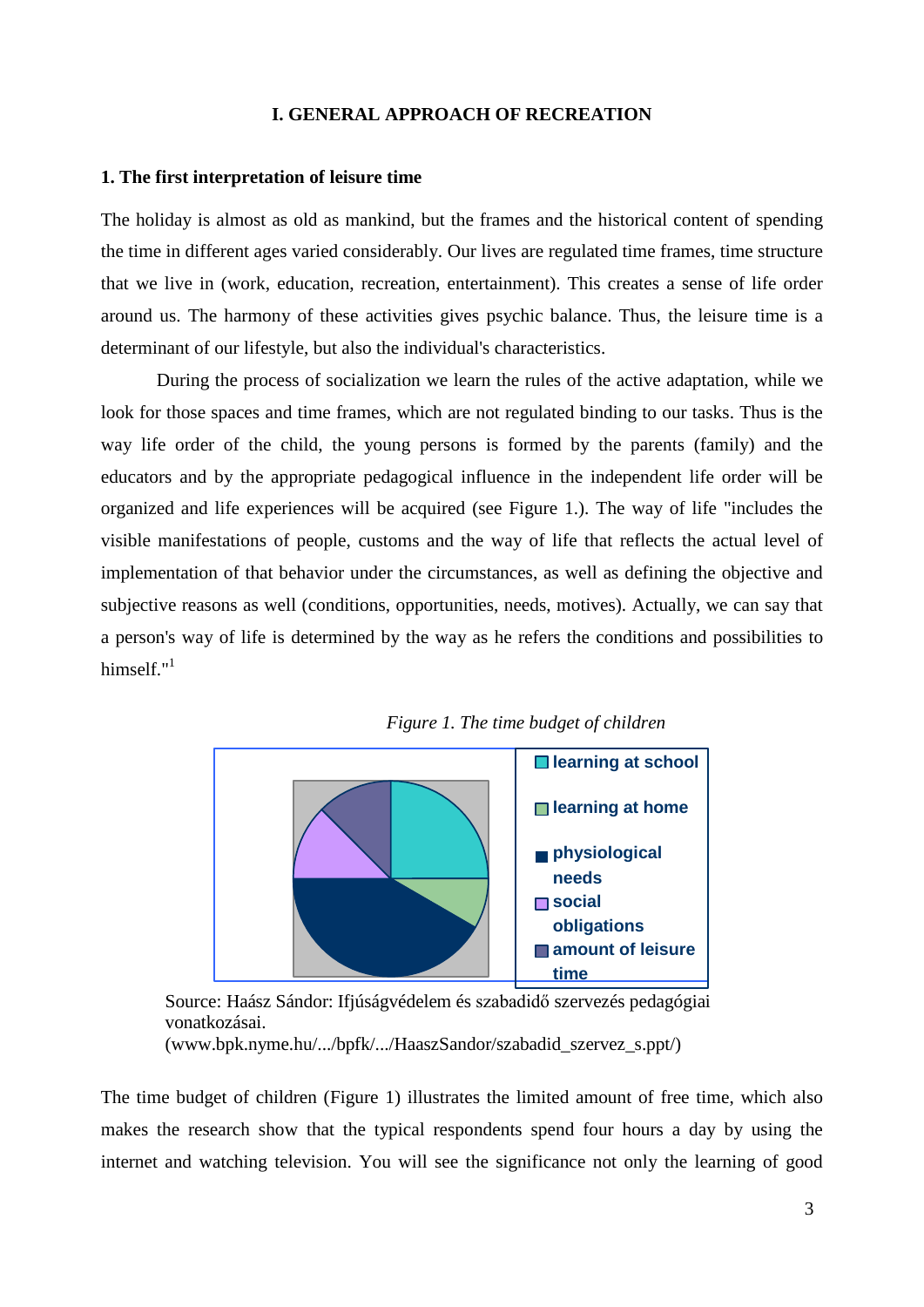management, but also the values along which the needs are designed. During the process of time management our pupils, students should get there, where they can choose between the activities in a goal-oriented way, subordinate the target ranking to the goals. This allows our pupils to reach the conscious organization of life, within which they come into possession of the cultural properties and formations. We know that culture is more than buildings, works of art, film, books, music, traditions and knowledge of the totality, and they are formed largely by the values, norms, rules and models. In summary, a world of culture and intellectual property created by mankind. Much can be done and should be done to ensure that the growing generation fullness of life evolve in these frameworks.

*Figure 2. The place of leisure time*



**The regular way of life, living** with the condition of physical, spiritual harmony (including the disposal, and the available free time of children, young persons).

What is the regular, advisable way of life from a mental health point of view?

- Work, education, sports, games, entertainment appropriate rate.
- Appropriate period of rest.
- $\odot$  Maintaining hygiene rules.
- $\odot$  Stay in the excessive consumption of recreational drugs.

It also implies **the need** to prepare children/students for:

- Arranging their leisure time.
- Spending leisure time in a meaningful way (selection, organization, time limits etc).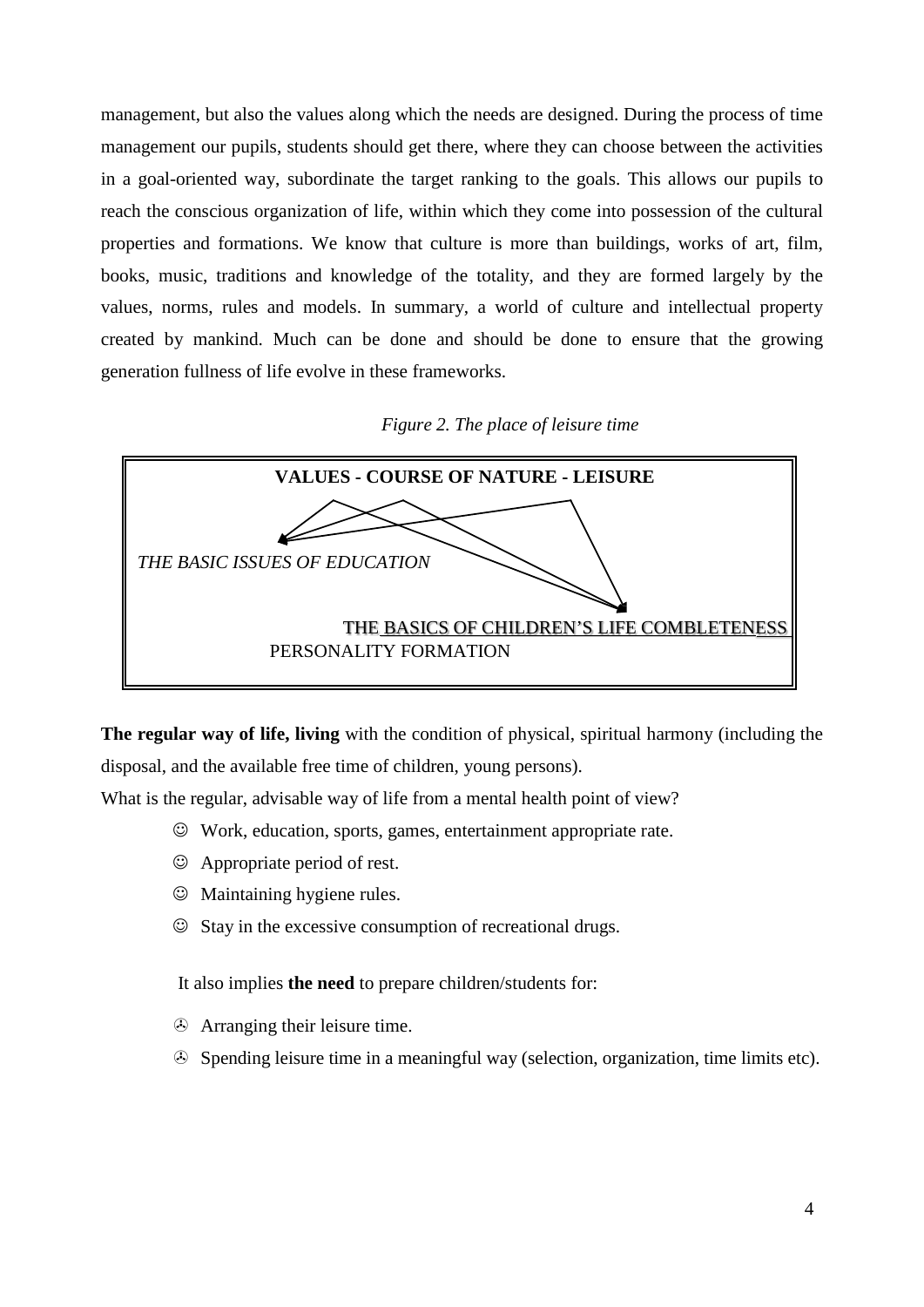#### *Need to make them realize*:

- $\odot$  The joy of leisure time spent in meaningful, useful functionality.
- $\odot$  The shared experiences of community activities in the community an intense effect.
- The negative effects of improper spending of leisure time.

For the interpretation of leisure time let us take a brief look at the meaning of "free", "freedom". The freedom means to have the option to choose between the man of action, decide, act freely. The philosophy of liberty is normally the interpretation of free will. The French philosopher Jean-Jacques Rousseau said that freedom is a fundamental human characteristic: "Man is born free but wearing chains everywhere".

According to the interpretation of the libertarian philosophers all people are free at all times (Jean-Paul Sartre).

Rudolf Steiner's<sup>2</sup> philosophy of freedom of thought distinguished the freedom to act in active physical necessities of subjection in the world of thoughts (individual volitional), in which the will is still not able to unfold freely because of the individual's will to be raised over the nature of the body. However, "the act does not exclude from the right, and even includes the moral laws as well." - can be read also from Steiner.

The above discussion implies that leisure is essential wholeness of life, which is varying with ages and time frames, changing content, provides physical and mental balance, harmonious personality to prevail freedom.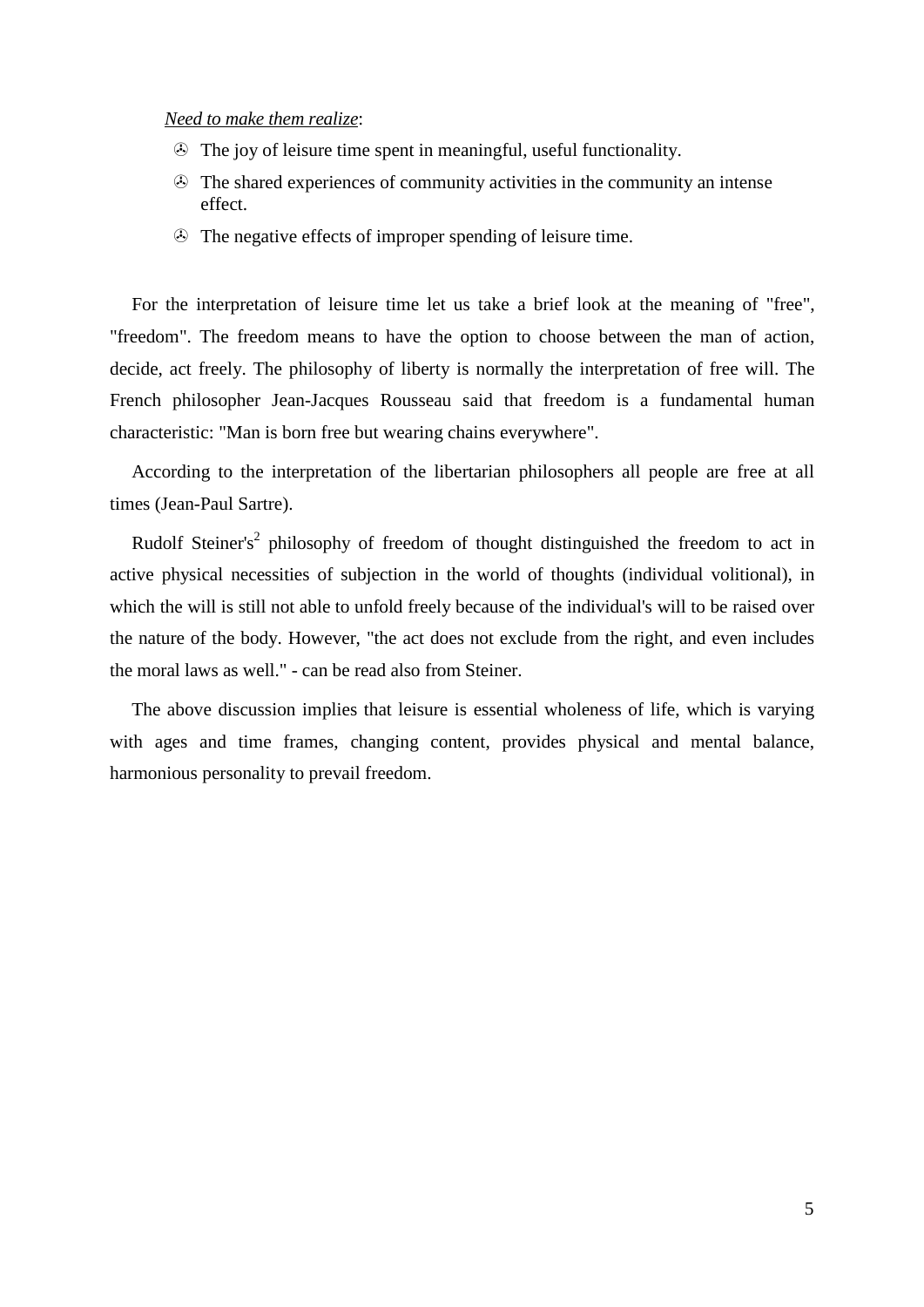#### **The concept of leisure time**

The concept of freedom refers to the complexity of time of several approaches. The concept definitions can be divided into two groups. One of them is trying to formulate the essence of free time as follows:

"Leisure time means the activities, which, can be carried out by the individual freely in order to relax, even in order to have fun, like to develop awareness or skills without interest, voluntary social participation or free creative capacity, having got rid of the professional, family and social obligations."<sup>3</sup>

Or: The time during which I do, and which we want to do as long as we do own free will, without coercion, and which means relaxation.<sup>4</sup>

However, we know the so called bipolar approaches which describe the relationship between free time work and leisure, rest, recreation time. According to this the free time is in principal the time before and after the time frame for work and other obligations. This is also called "leisurely time"<sup>5</sup>, which achieved the independence of the people, and that term has been used by the ancient philosophers as well.

As Miklós Szántó puts it: "Free time as a time frame is the part of the off-hours, which is beyond the time that is required for the activities  $-$  i.e. economic, social, psychological  $-$ as forced outside this constraint remains to activities"6

## **2. The functions of leisure time**

The aim of recreational activities (hobbies) is not only recreation, but also physical, mental refreshing and re-organization as a result of psychological and physical equilibrium. Regeneration, maintenance, recreation, relaxation, and last but not least, learning and development.

As T. A. Kovacs writes: The spending of your free time, the recreation "has the social function of creating a working capacity, to restore and enhance it; motivation of the individual is recreation, recreation and entertainment - but can be experienced health recovery, storage or development activities as well - the result of the social scale well at the individual level perceived quality of life."<sup>7</sup>

According to Limbos,  $E^8$  leisure time can have four functions:

- *1.* relaxing
- *2.* entertainment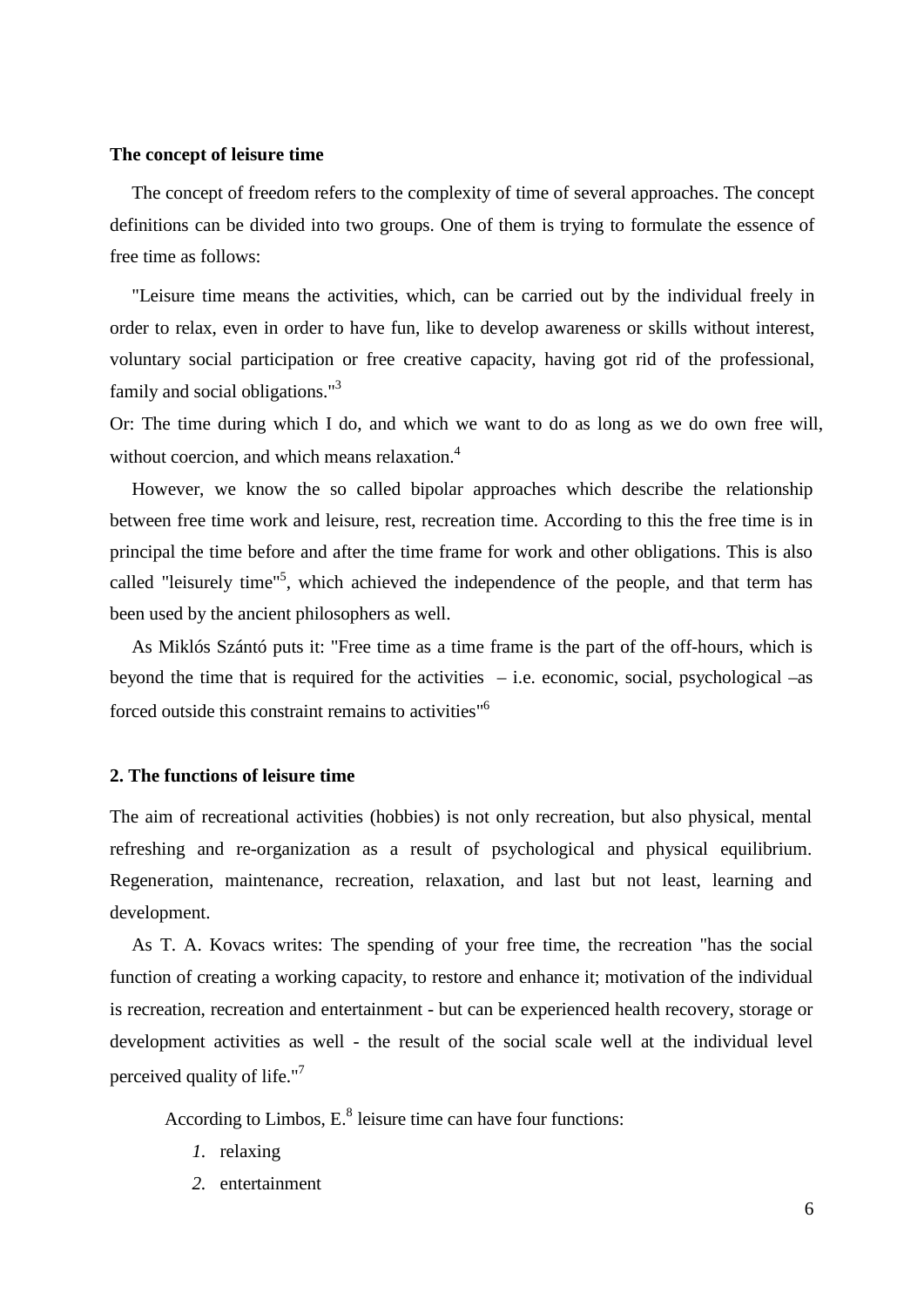- *3.* development
- *4.* the relationship building (this dimension is starting to strengthen, a link building, which is no contention, but understanding, support, respect, acceptance)

A change of the leisure time functions can be experienced. Earlier, it was marked by the needs of relaxation. Today, the work and orientation of social problems is more typical, and the incentive for the acquisition of cultural objects.

# **There is increasing demand for leisure time!**

- $\triangleright$  There could be more, because of the reduced working hours, on the other hands further efforts are needed to ensure the standard of living.
- $\triangleright$  Despite all the efforts we can still experience growth in the students' burden.
- $\triangleright$  The spending of leisure time is not of high standards yet.

If we approach the role, functions and the effects of free time on children, a rich impact system can be delineated (see Figure 3).





Roles outlined in Figure 3. for multiply beneficial tools of leisure time and functions of the general features in addition to be added to the socially disadvantaged children and young people in this approach. In addition to prevention, preventive role in offsetting the disadvantages of the replacement of deficient conditions, is the "unattainable" provides an opportunity to support the achievement of balance in the fish live.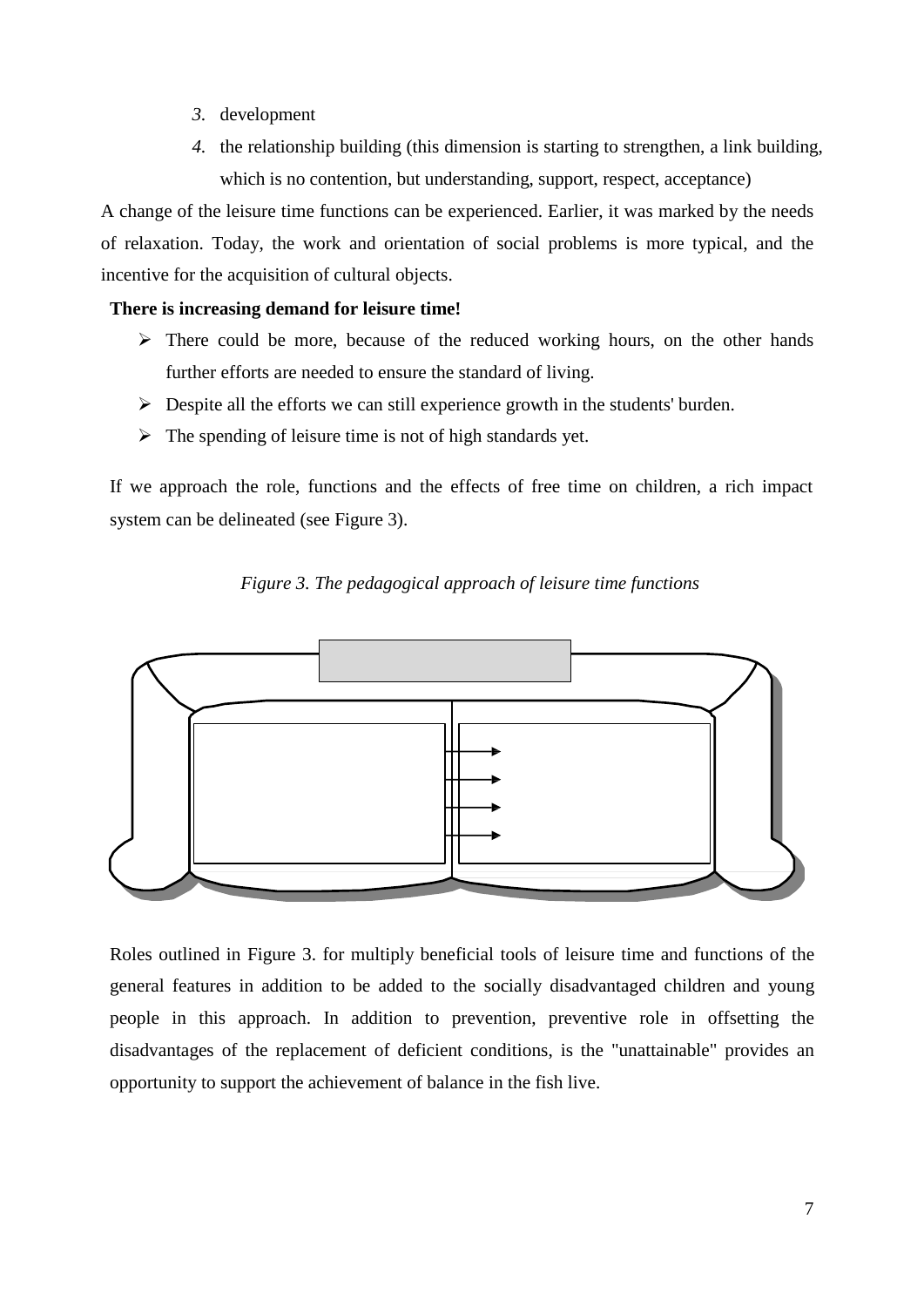#### **3. The factors effecting leisure time**

If you are looking for the basic concepts of the factors affecting the free time you have to return to Figure 2. Indeed, the fact What children and young persons choose and how, how much time they devote leisure activities, is defined by the system of values. They will focus on the values, will respectively create a schedule and will spend free time as a mirror image of it (see Figure 4).

The relationship of the individual to culture education, that is if he is practicing cultural activities or not, it will greatly affect his social, economic situation. "This study shows that especially the educated town women belong to the group of people consciously participating in education, while those who spend the least of their free time for culture as are uneducated men living in villages."9

As mentioned above, age and marital status are factors influencing. In different life stages of the human life people participate in leisure activities in different time frames and different content. Generally speaking, the reduced life progresses, and after the completion of active work shows an increasing trend again.

The gender can have effect on our choice as well.

The less free time, the more it can be assumed that this does not change place, that the leisure life in the immediate environment (home, or yard) is filled.

The jobs range, the overload of work also tighten recreational space.

The housing (rural, urban, suburban, downtown, greenbelt, housing) decisively affect the choice of spending free time.

Influencing factors to the daily, weekly rest time or just selected at the time of annual leave whether options. Arrangements may be the same activities, but for example it can be the vacation, where we might think of the longer duration and greater distances as well.

It is important, how time and space are available during your leisure activities, if there is a way to approach the activities (distance, level of financial investment).

The distribution of labor in the family, the obligations (especially domestic work) can provide a more even distribution of free time for family members. This is an indispensable condition for the joint family leisure time, but as model role for the parents as well.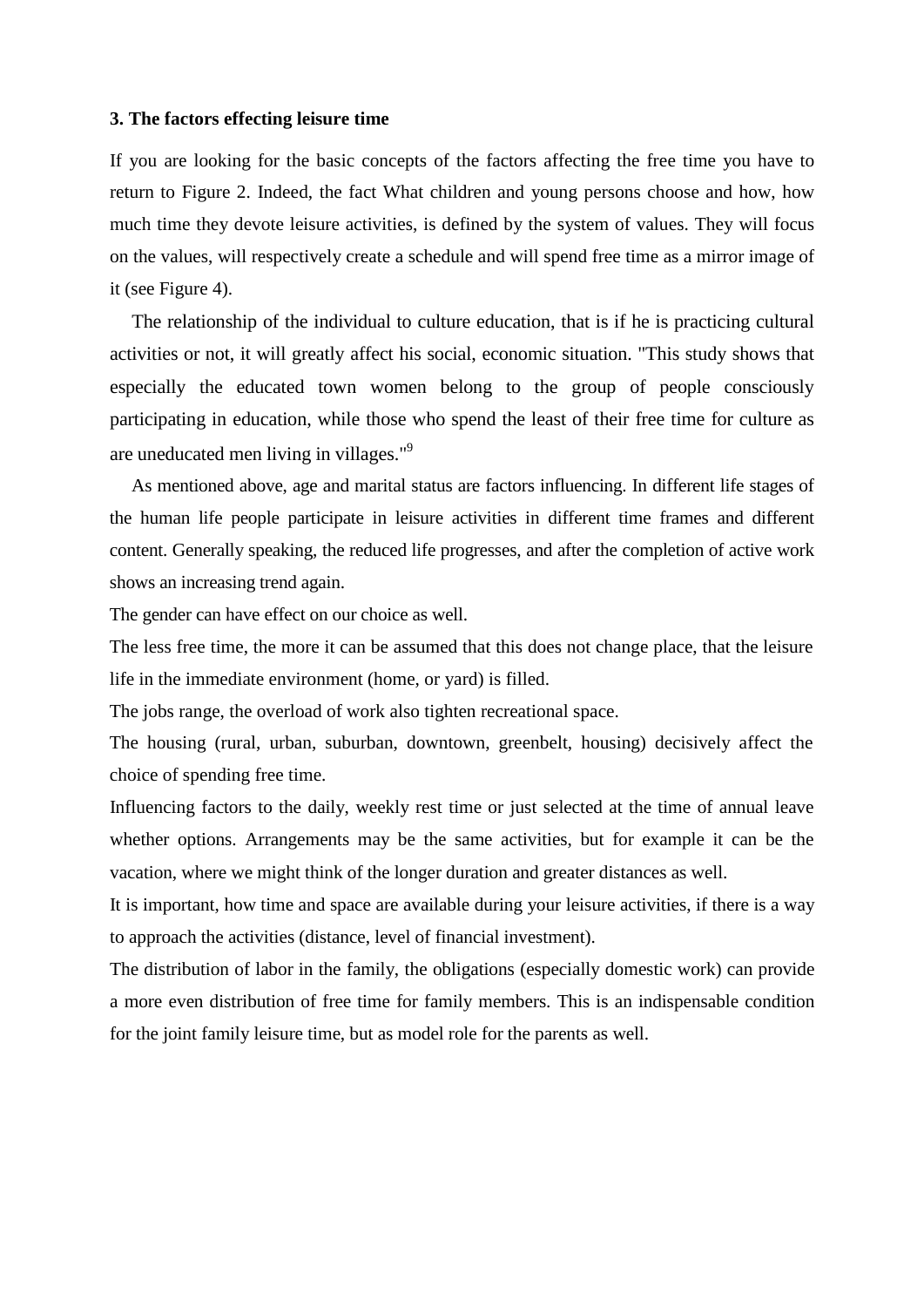



## **4. The opportunities, activities and scenes of leisure time orientation**

According to research, in the modernized society the rate of leisure time barely changed, while the scope and the time spent on each activity changed enormously. Free time represents today four and a half hours per day for the adults on average. As the Statistical Review stated "most of which - in 2000, 58% in 2010, 57% - we spend in front of the screen. Screen-related activities since the mid-1990s, essentially push every other recreational activity into the background. In 2009/2010 on the tested days, 87.4 % of 15-74 year olds were sitting in front of the television or computer. The proportion of television viewers in that age group increases proportionally, and for the 60-74 year olds it is almost 95%, and they spend the longest time by watching TV, a daily average of 208 minutes. Both the average time spent on reading and the rate of readers declined over the past decade. In the case of the 15-74 year olds, 26% of them who read at all, the time spent on it is slightly longer than before. In sports, walking – just like before – in the relevant age group attended less than 16 %, but what's even worse – the time spent on this is greatly reduced.<sup>10</sup>

The structures and types of leisure time activities in the above mentioned research (in the 15-74 age group):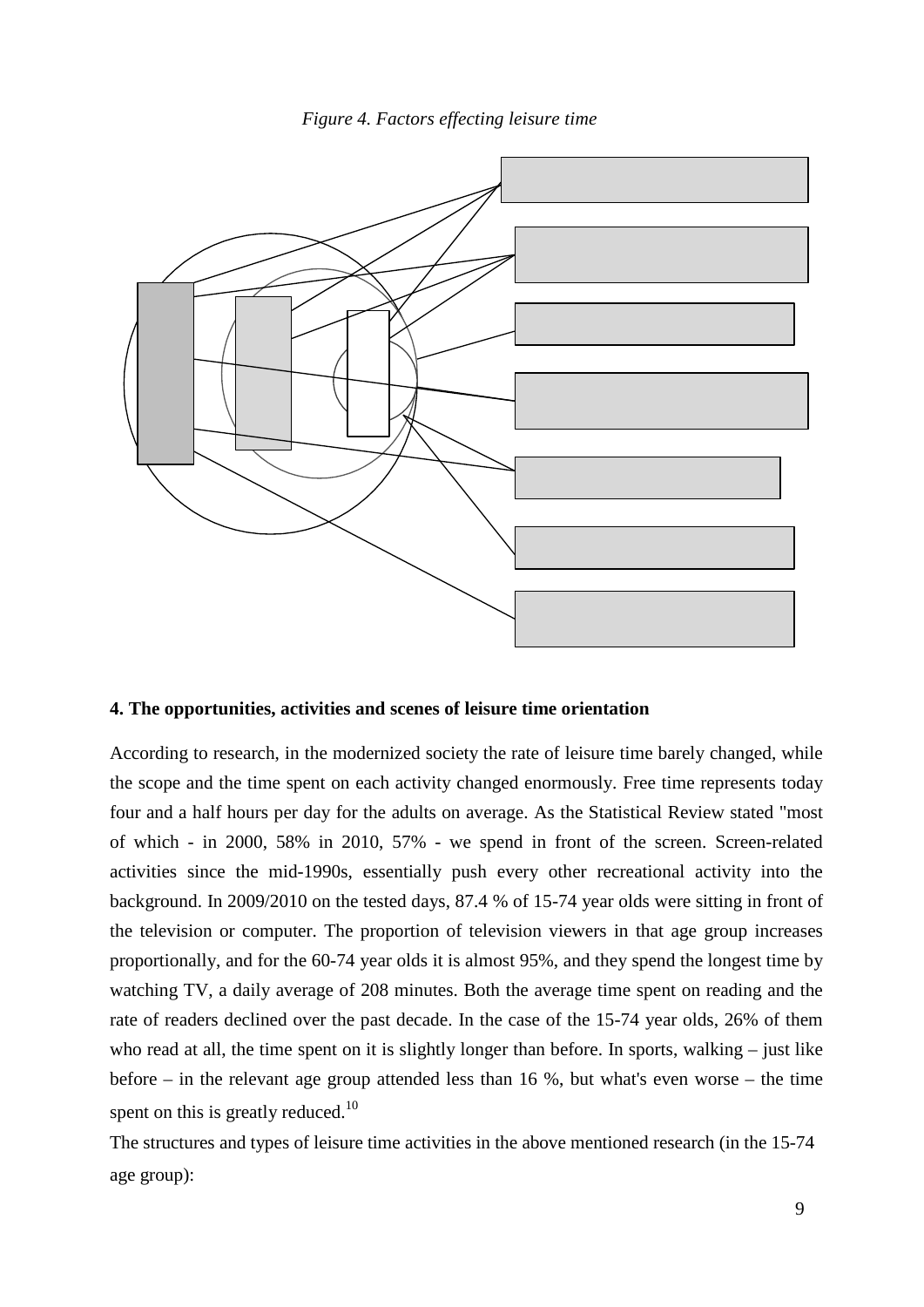- Social leisure (conversation, visiting people, consuming alcohol, the pub, ballroom entertainment /dancing, card playing etc./ and other family activities)
- Religious practice, organizational activities
- Visiting cultural and sporting events
- Reading
- Radio, tape recorder, listening to discs
- Watching television, video, Internet
- Other pastimes (handmade, pet care, etc.).
- Walking, sport, gymnastics (window watching, hiking, swimming, hiking, fishing)
- Other activities carried out freely (idleness, meditation, emotional activities, entertainment in general, listening to live music)
- Unknown, cannot be classified

György Fukász also dealt with the grouping of the activities, which is usually at the end of a week of free time can be bound. The author developed the following scheme:

- Mass media activities (watching TV, listening to the radio, reading newspapers)
- The family occupation
- Healthy lifestyle, exercise (gardening, walking, hiking, active sports)
- Cultural activities (book reading, cinema, theater, exhibition visit)
- Recreational activities (dance, visiting people, participation in organized sports, cards, chess)
- Hobby-type activities (handicrafts, hand-made)
- Making money activities (extra work, construction, domestic work)
- Social activity (social work)
- Self-education
- Passive recreation $11$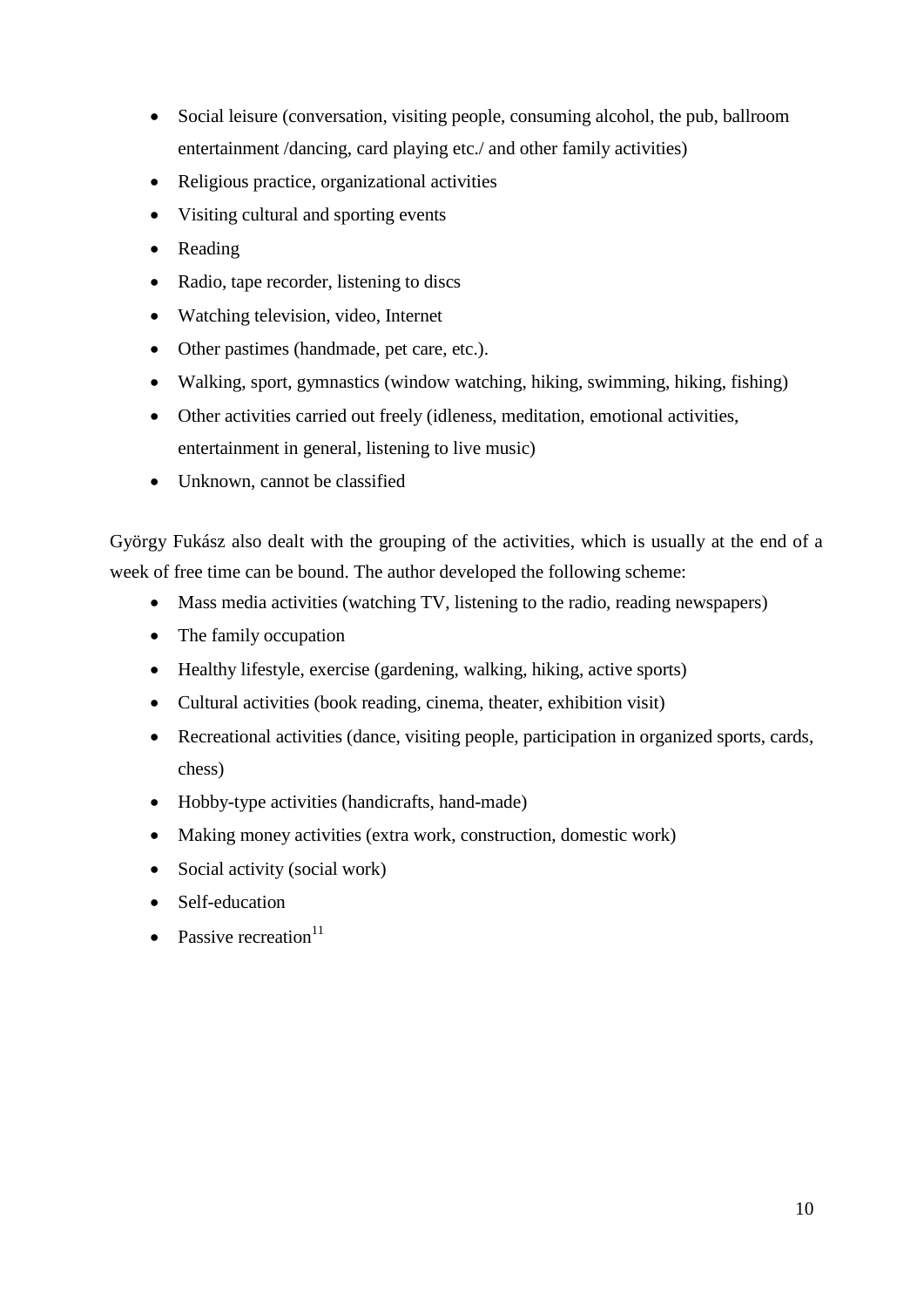## **4.1. The institutions of leisure time activities**

The content of free time, typical activities vary from institution to institution.

*Kindergarten:* game-oriented leisure time, many optional activities

- *School:* tourism, culture, entertainment, recreation, relaxation during the performance of academic tasks (day care programs and activities), additional academic extracurricular activities for development, immersion, game for their own fun
- *Student hostel:* individual, group tours and programs (education, entertainment, preservation of traditions, games, hobbies, etc.).

For the socially disadvantaged families and children in need of social support and care require special attention in this area, since the service itself can be difficult to achieve, or even unavailable. Within the family, and leisure activities outside seminars, in many cases, the motivation to form very often recognize the value of the sample, a pleasant experience to deliver the essential contribution of social pedagogy.

The Child Protection Act, according to a new supplement  $(44/A \tS)$  is considered in the framework of the program, playground, playhouse, clubhouse occupation, alternative day care,

a) to strengthen the parent and child relationship, supporting the child's socialization and leisure, and other preventive services,

b) day supervision of stragglers or otherwise provided to vulnerable children in school, sports or any other profession. This legal background will increase recreational opportunities of disadvantaged children and young people.

The following parts will outline the institutional system of recreational activities (see Table 1), which makes it transparent to the operating room, which also explains the social pedagogue activities for children and youth for the positive development of leisure activities.

If the organization of leisure time (different spaces and activities, cooperation, shaping motivation) approach the institutional side, you have to think at least two larger units. The scope of the one directly affecting the child, the family and the other involving programs and activities.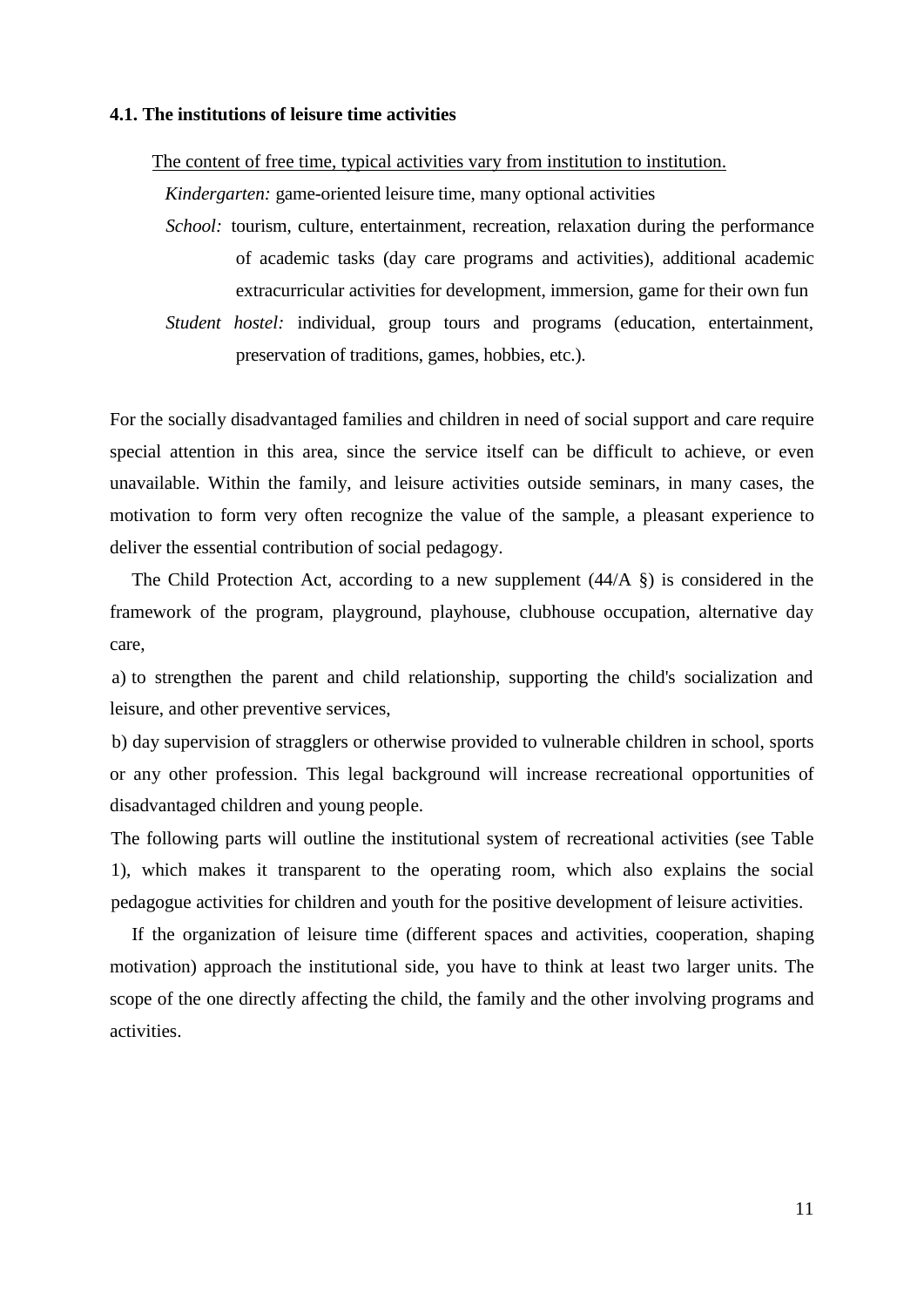| <b>EDUCATIONAL</b>                                                                                                                                                                                                           | <b>OUT OF THE</b><br><b>INSTITUTION</b>                                                                                                                                                                                                                                                    | <b>FAMILY</b>                                                                                                                                                                      |
|------------------------------------------------------------------------------------------------------------------------------------------------------------------------------------------------------------------------------|--------------------------------------------------------------------------------------------------------------------------------------------------------------------------------------------------------------------------------------------------------------------------------------------|------------------------------------------------------------------------------------------------------------------------------------------------------------------------------------|
| - preschool<br>- school<br>- student hostel<br>- student home<br><b>SPECIAL CARE OF</b><br><b>CHILD WELL-</b><br><b>BEINGAND CHILD</b><br><b>PROTECTION</b><br>child well-being<br>service<br>children's home<br>family home | museums, exhibition halls,<br>self-motivated<br>circles,<br>clubs, courses, art school,<br>cultural center, cinema,<br>theater, library, botanical<br>garden, zoo, circus, open-<br>air museum, amusement<br>park, forming housing,<br>national park, a sports<br>center, Tropicarium, spa | • independent from institution<br>• cooperation with<br>the institution<br>as supporter<br>common<br>program<br>program<br>the family together<br>the prog-<br>ram of<br>the child |

*Table 1. The institutions of leisure time activities*

# *Possibilities of shared family leisure time activities*

Initiated by the institution shared family leisure activities' goal is building relationships (relationship with the family, institution relationship, with other families and with their children), value stream, sample, examples of applicable methods, spending of leisure time with fun.

The influence of what factors must be reckoned with?

- Family leisure culture (the interpretation of free time, hence the time, content, values, customs and traditions of the family business).
- Family composition (intact or broken families, parents age, number and age differences, sex of the child.
- Given the child's age, who want to offer families the program.
- Socio-cultural situation of the families.
- And the institution of the family relationship.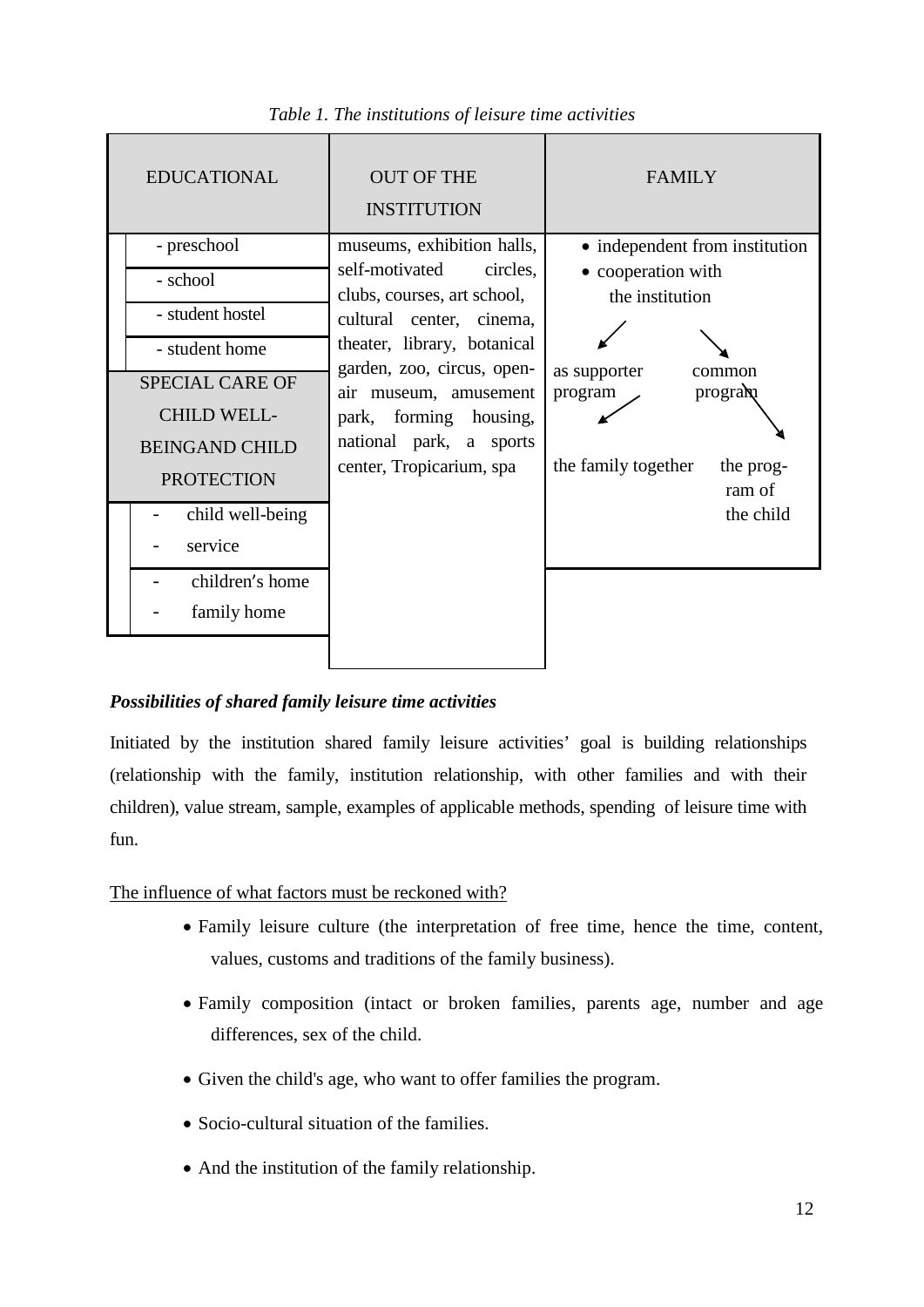- The possibility to activate parents, openness and willingness to cooperate.
- Children in a community educator or student-parent relationship.
- The concept of family child care, parenting style.

Development of co-operation will be more successful if you consciously try to explore your options and know the steps to lead and tasks

The possibilities of identifying the steps and tasks:

- The knowledge of children's needs, proposals, leisure structure, habits
- Parents' needs, learning proposals.
- Orientation for the possible accepting of proposals (what joint activities reluctant to become involved, when and what kind of organization).
- Joint planning with children, conviction and motivation of the children.
- Orientation for parents' participation, their co-operation and their tasks undertaken.
- Parents' and children's involvement in the preparations (program development, job sharing, contributing to conditions, etc.).
- Implementation of the program.
- Restoration of the environment.
- The processing of experiences.

Different age groups have different activities and frames, you need to think of locations required. Let's look for a possible list now, which formed naturally with the surrounding environment, and which can be extended.

# To the families of preschool age children:

- First of all spending free time together including games and strife.
- Excursions, weekend meeting, where there are children's programs, making games separately from the parents, arts and crafts, learning songs, etc., and this is a joint program of the children and parents as well.
- Bacon frying and playmaking.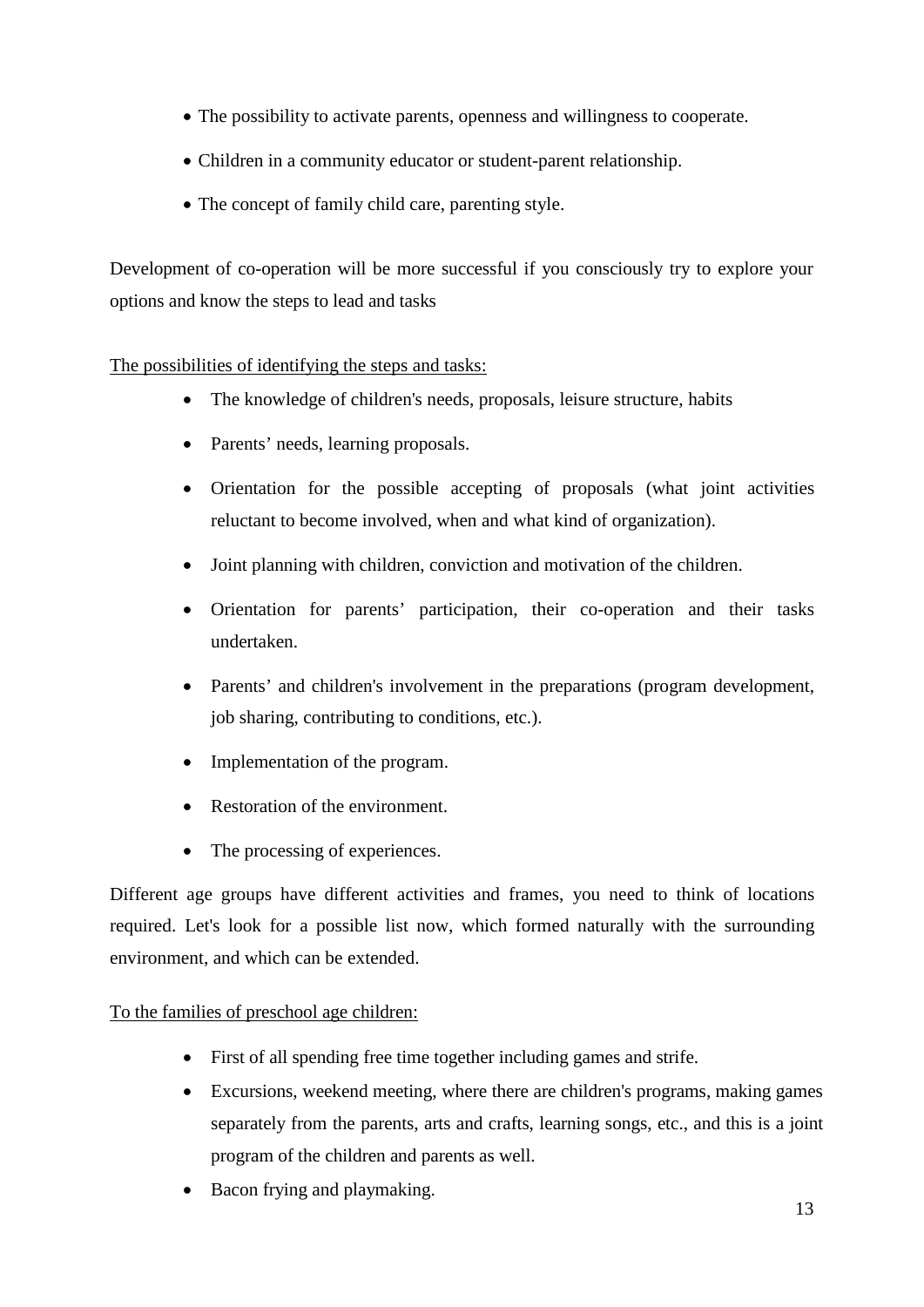- Parents-children tournament.
- Family sports quiz.
- Tale- and game play in the afternoon, the involvement of parents in puppetry, dramatization.
- Bike tour of the family (6-7 year-olds).
- Joint travel to a nearby town, sightseeing, common playground game, shared food preparation.
- Children's picnic, children birthday and/or name day party. Games for children, recreational activities for parents.

## For pupils of the lower grades and their families:

- A selection from the above (although the condition for school activities is not as good as in kindergarten).
- Sightseeing (which may have been too far) linked to view the institutions. according to their interest, visiting parents work location (e.g. production facilities, agricultural activities etc.).
- Family intellectual contest (can be series of tasks to fulfill to qualify for home and public-final).
- Families game championship (Activity, game with exchange of roles, etc.).
- Camping.

## For the families with children above12:

- We explored the possibilities of assessed needs.
- Rather, organizational tasks involve, respectively. support grant.
- Value exchange, consultation with parents of children useful, valuable spending of leisure time, analysis of problems and counseling.

## *4.2.1. Institutional leisure time activities*

In her book on the methodological issues of leisure time organization, Balázsi Zoltánné, summarizes the institutional, mainly educational opportunities. $^{12}$ 

She highlights the game as part of the educational technologies. She is writing about player occupation groups (p. 208.). Great emphasis is placed on the books on occupation (reading descriptions, book review, book conferences). It covers the music, literature and fine arts activities. Provides guidance on complex employment (p. 213). She also provides assistance to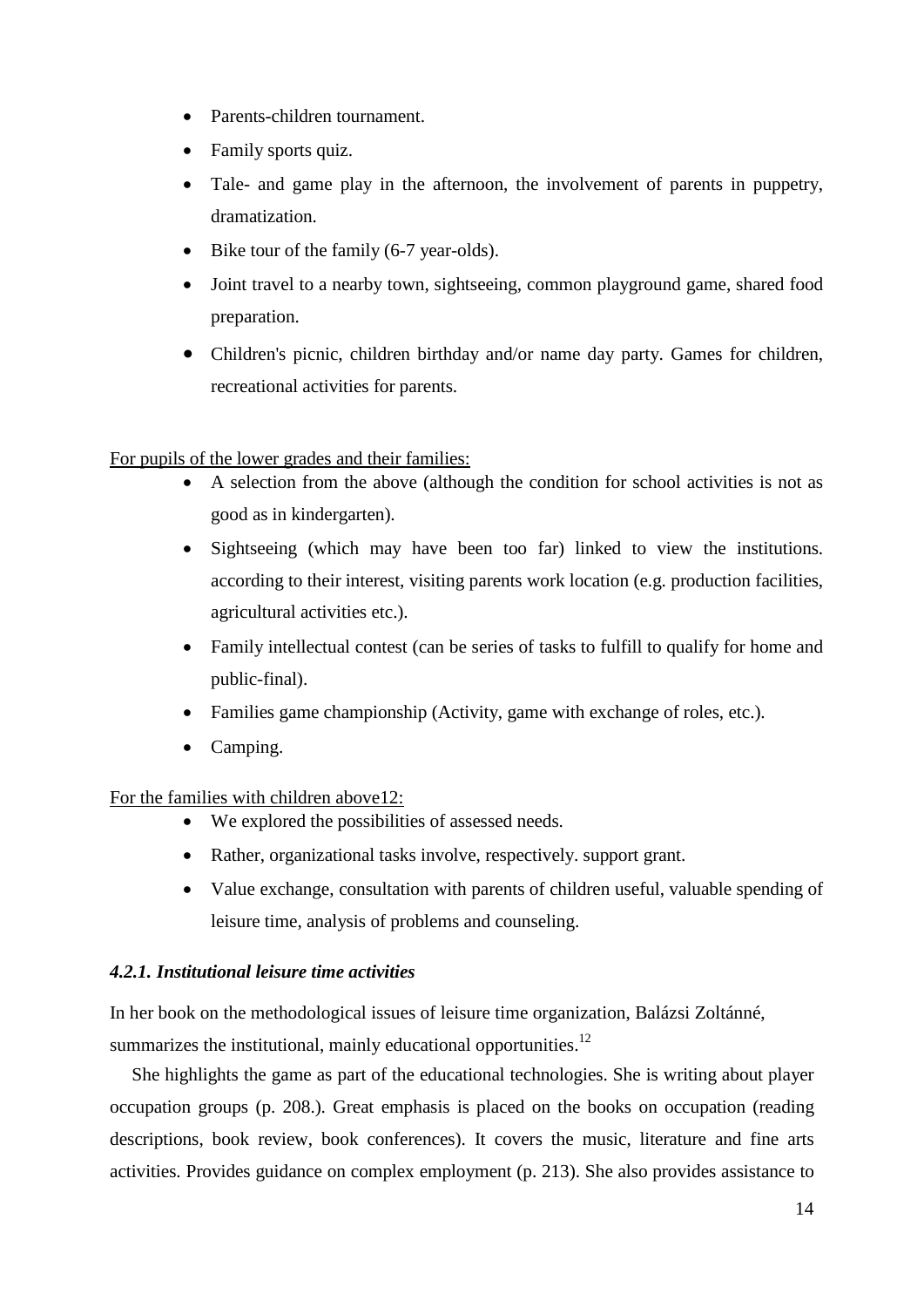the musical occupations, storytelling, manual occupations and slide projection.

The game afternoons, study group sessions, events and the application of different club form is also included in the methodological issues. We cannot stay out of the free and bound group sessions (Children's Day, playhouse, children's holiday workshops, p. Readership ( p. 217) etc.) the presentation either.

## *4.2.2. Leisure time activities in the foster home*

"The free sessions are divided into in three forms. There are some professions that are binding on all members of the group, these bound-themed professions. The second group consists of the study groups and the courses, and the third in an informal themed leisure."- so is the structure of leisure time the presented by Strausz Györgyné for foster homes workers, and other employed in the field of child and youth protection.<sup>13</sup>

Bound theme predominates in freely chosen activities and thus they have the opportunity to choose games, sports, culture and work sessions.

The free activities can be organized in individual and group forms. The activities in the manual movement activities, creative activities, work-type activities, cultural activities, play activities, recreational activities and other activities related to a healthy lifestyle are included in these activities.

#### *4.2.3. Leisure time in day care*

The regeneration, recreation and relaxation are crucial for favorable conditions to the day care center for children. Éva Scherman recognizes this very well.<sup>14</sup> Direct, short-term objective set aside for children's organization, to identify the regeneration of a long-term goal is the wide variety of leisure technology awareness and interest in at least one activity to deepen. As a condition she marked the experience and popularity of eligibility.

The activities that can be carried out in the open, requiring a lot of movement activity (walking, running, jumping, climbing, throw, catch, throw) play a key role. All this offers the best framework for individual and team play (competitive games, relay races, personal rivalries). Examples of other activities include arts and crafts activities (gift making, weaving etc.), cultural activities (story-listening, reading) and play.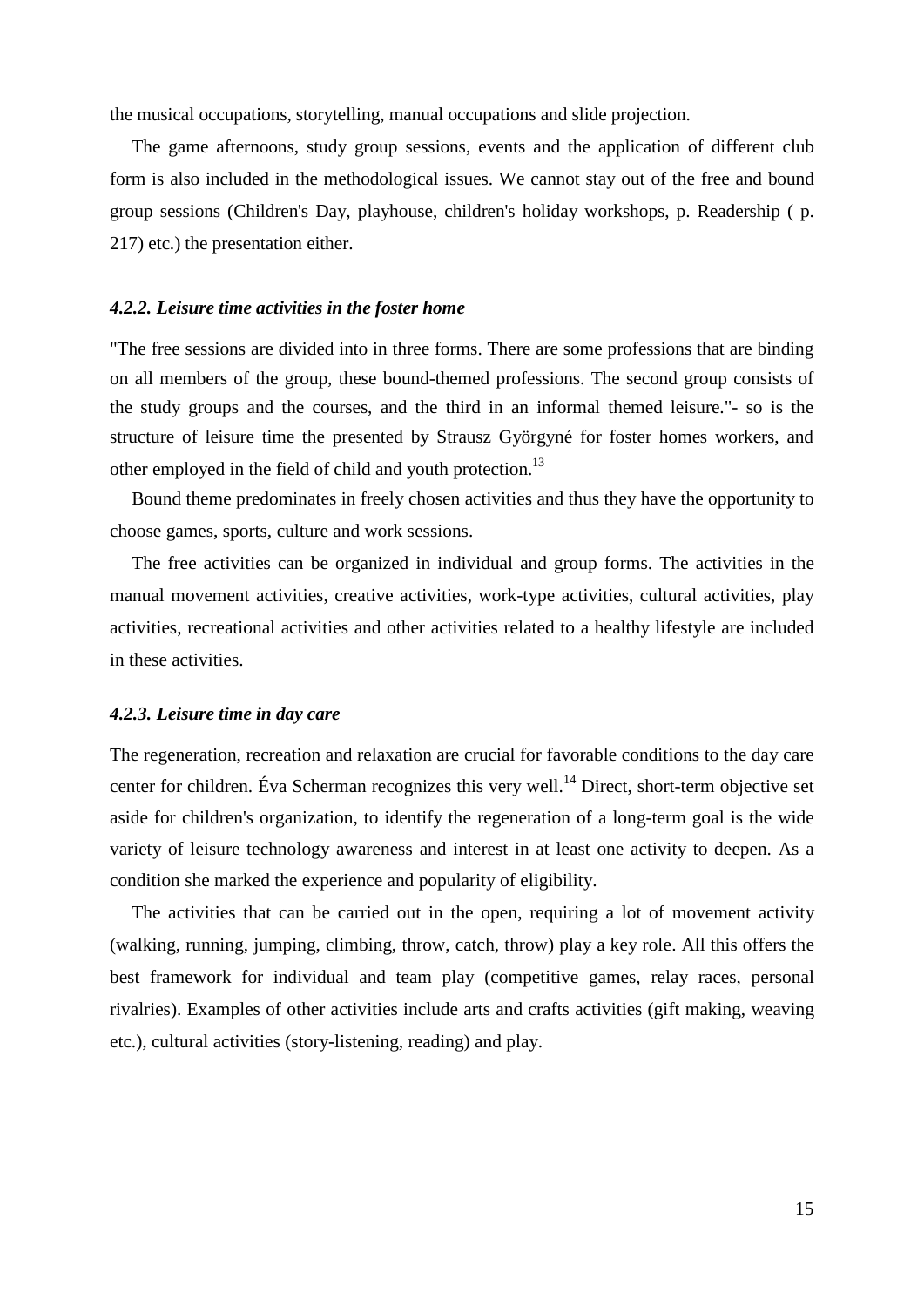The terms of these activities created by the teachers and also initiated by them. The child is free to choose.

The leisure time activities usually take place after lunch as well be beyond the end of the learning period, which need to have as much time as possible and possibly it should be related to outdoor activities.

## *4.2.4. Leisure time in the student's hostel*

Tamás Simon writes the following about the students' leisure activity "The literacy, awareness, equal opportunities of pupils in student's hostels should be organized in leisure time, with optional programs to increase them<sup> $15$ </sup> (K 5.1/5 p.)

It is necessary to promote to spend the free time usefully, which aims self-education and selfdevelopment.

## Activities:

Film club, drama club, club for traditional activities, hobby circles, trivia quizzes, sports and sporting events, TV club, theater, cinema, museum visits. Club library: college tours and activities, the center of cultural life. The library, which is functioning in the form of a club requires space and funding (fun books, games, magazines, music and cabaret cassettes, video cassettes, computers). $16$ 

#### *4.2.5. Leisure time in the play house*

It is a preventive institution funded by the local authorities, which operates as a social organization based on the German example, an example is the Zabhegyező play house.<sup>17</sup> The play house focuses on the child. For its operation social organizations, foundations, donors must be prevailed and the tender opportunities should be exploited.

**The goal of the play house:** transfer of approach, based on the principles of modern educational methods, promotion of practical activities that children acquire the demands for creativity, which learns to adapt to the new situation, complement, respectively, replacement of the family socialization activities.

The activities of the playhouse are organized by the principles of openness, playfulness and volunteering.

*The services* include a variety of contents, such as learning to facilitate the study groups, clubs linked activities, organizing summer camps, field trips, children's playroom informal activities, game rentals (JÁTÉKA) is included within the operation of a playhouse.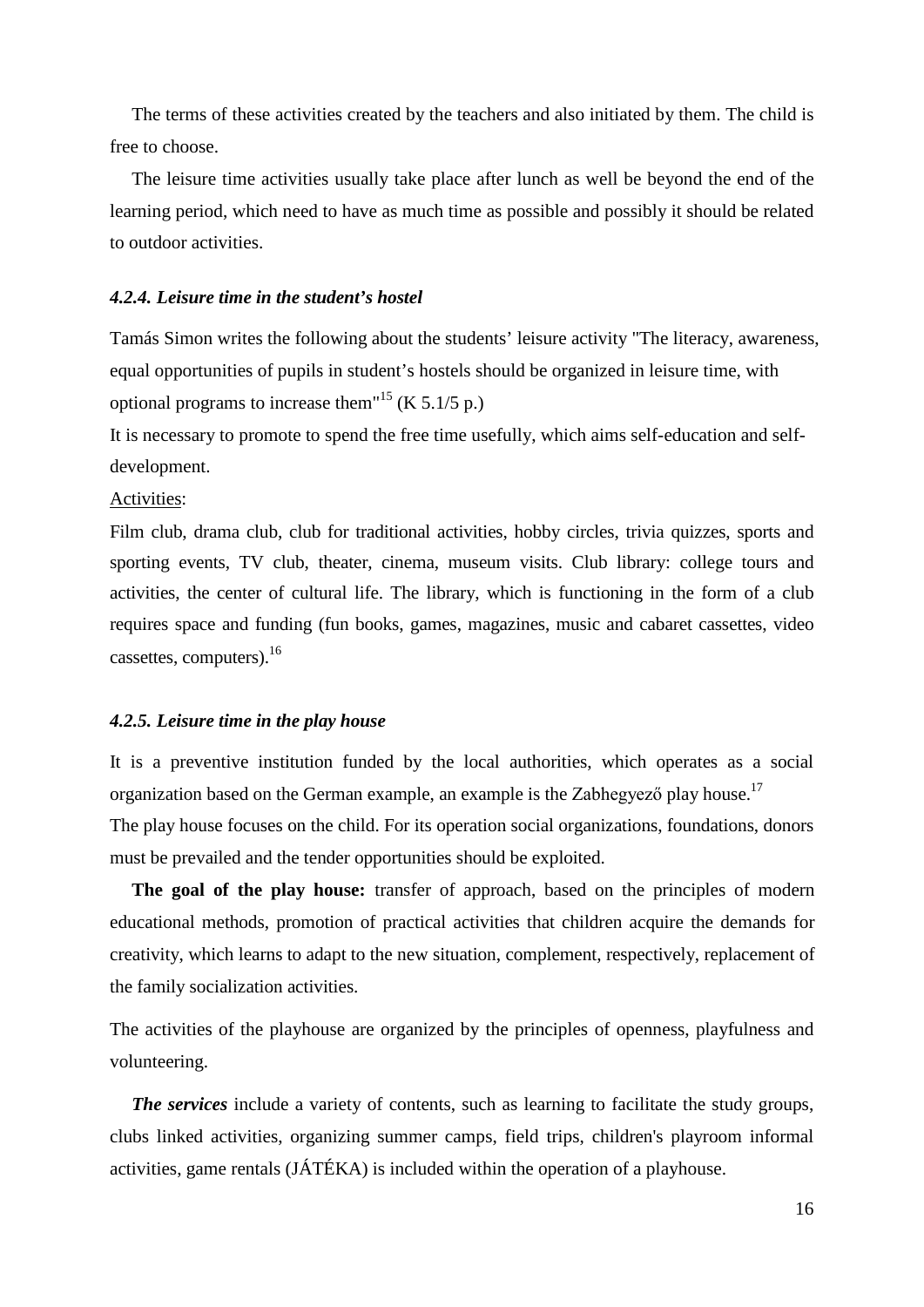Crafts and DIY clubs (wine, florist, jewelry), tourist club, storytelling club, small scanning, sports clubs, ruckus study clubs, "look around" clubs, the "world foods" cooking club. Courses can be organized, for example for English, or remedial courses.

Occupations are mentioned in the historical play, the training of younglings (training of animators). On weekends, a major event can be included in the programs.

The playhouse is visited by several age groups: kindergarten and primary school children, tweens, teenagers large.

*The parents* can be devises into two groups regarding playing houses: Active parents who are interested in their help, who offer their qualifications; the passive isolationist parents who are inaccessible. Their children are unable to make use of the game house.

Positive *collaboration* can be formed with the school, which is providing assistance. In addition to the relationship with teachers it can improve the useful spending of leisure time, student motivation, and the selection of extra-curricular activities.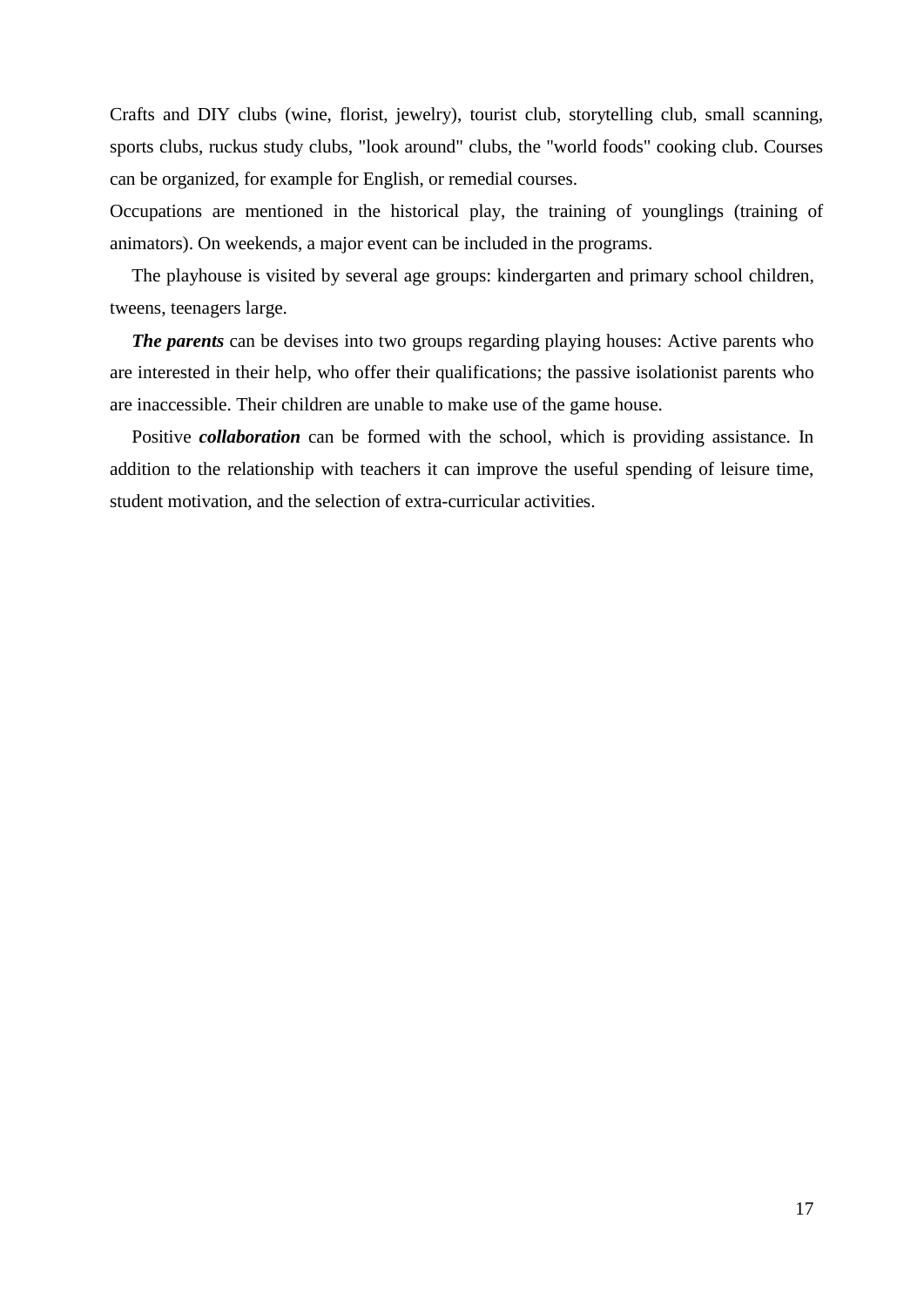#### **II. PEDAGOGICAL ISSUES OF THE ORGANIZATION OF LEISURE TIME**

#### **1. The aims and tasks of leisure time organization**

The aim of **leisure time organization** is the foundation of life-long cultural education and to ensure the healthy harmony of the body. During the organization of free time the leisure time functions prevail, which will help to pass children and young people to the state of physical and mental refreshment, and the psychological and physical state of equilibrium. The recovery, maintenance, recreation, relaxation, learning, and the development are the aimed goals of leisure time organization.

In order to complete this list, the schedule should be educational, educational institutions, academic schedule should be designed so that a period of rest, recreation, exercise, sports opportunities are provided. This leads us to determine the tasks.

The **goal of leisure time organization** is to ensure the above mentioned the organizational, personnel and infrastructure objectives and software supply, program planning, organization and management of the programs.

The leisure time activities together with the learning activities constitute a single entity for the school educational system. It is necessary to secure the legitimacy of the educational program of recreational programs need. It is need to lay down the needs, expectations and objectives.

The conditions for successful operation: Open host medium, consistent and committed approach to pedagogy. The spirit of volunteerism and eligibility must win the children, and not be required. You can be more than one program, which can manage, spectators or players. The student council has authority in relation to recreational events.

The children have certain consumer habits, which the family, advertising and other environmental effects have emerged. They need to influence, transform, occasionally completely down and rebuilt.

Experience shows that the development of the leisure orientation, particular attention should be paid to the poor and middle learners. Purposive incentives, igénykeltésre, providing choice is required.

In each academic year the needs of the students have to be explored and analyzed, the expected composition of leisure communities.

The children should be actively involved in the planning of programs, the organizing and the preparation. This will affect the family leisure time as well.

Efforts should be made to cooperate with the parents responsible for the children's leisure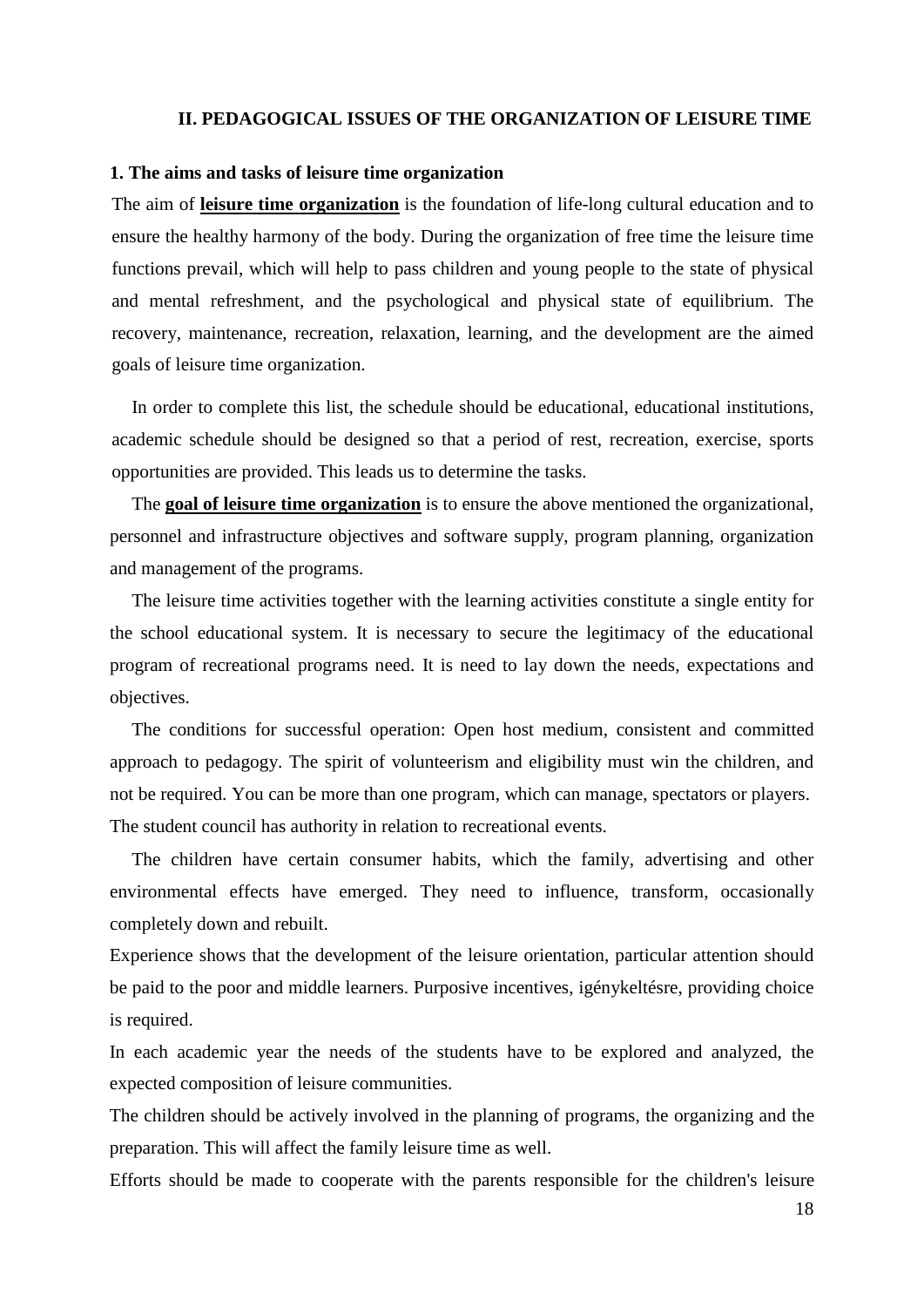activities, understanding, in order to quality (self-education, self-education, self-education, self-realization of the personality, to promote the development).

Develop co-operation with the student self-government (they have their own events).

Through institutional leisure communities students can be convinced after completion of their studies to find and locate cultural leisure activities independently and to be activate in this field. The inter-institutional relationships serve that intention well.

# **2. The principles of leisure time organization**

During the organization of leisure time there is a general rules and items to be followed, which facilitates compliance with the leisure functions. Some of the following general principles to be followed are pedagogical principles, while others are specifically related to recreational activities. Among those principles of widely used selected to receive a free special report on the time point of view.

- The principle of freedom of the initiative, the informality, the principle of volunteering.
- The principle of the alternative.
- The principle of ensuring self-sufficiency.
- The principle of self-expression and to encourage the provision. The principle of creative unfolding of desire.
- The personality development, the principle of enforcing the development effect.
- The principle activity of providing and triggering.
- The principle of simplicity experience.
- The principle of co-operation is not possible.
- The principle of providing a sense of achievement.
- Principle of age and individual characteristics into account.
- The principle of actuality.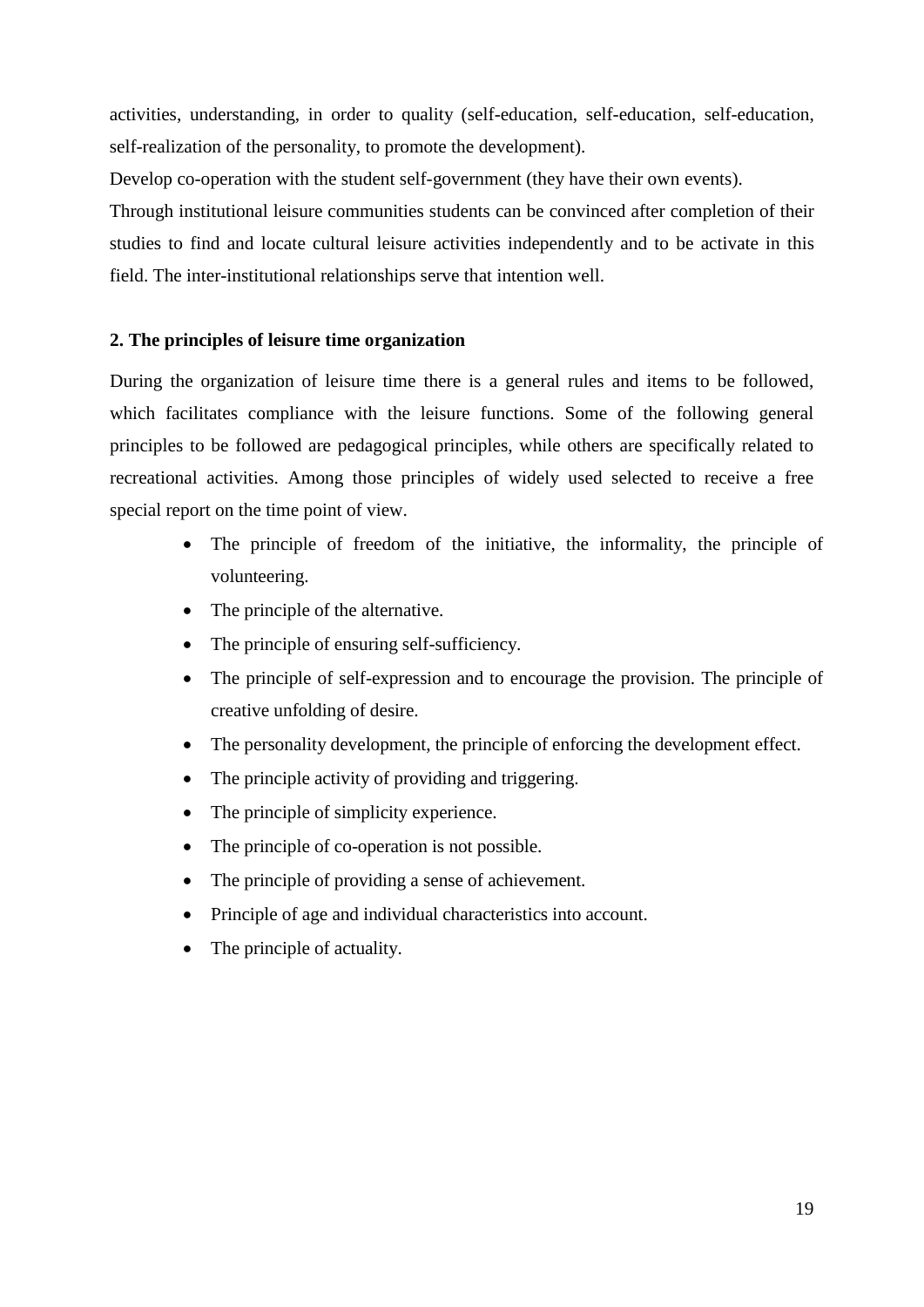# **3. The teachers in the leisure time**

The institutions may employ specialized teacher to solve these tasks related to games and leisure time.

## **The job of the leisure time organizer**

The leisure time organizer helps the job of the teachers of the school and the students related to leisure time organization and community development. Their tasks are in particular:

- "related to the educational program of the school extra-curricular activities and programs to be prepare, organize and promote activities related to environmental education (forest school, camp)
- the educational program is not related to recreational activities, organizing , communicating the recreation programs
- facilitate the learning community, student government programs
- facilitate the work of the parents' association (community)
- occupations within the framework of school traditions, organization of activities
- organization of a healthy lifestyle , and the prevention of addictions , as well as recovering addicts recreational activities related to the integration of students
- fundamental human values within the school acquainting the national, ethnic , minority traditions , cultural and ethnic diversity and acceptance acquainting assistance
- national and international relations of the school building, to facilitate co-operation with partner schools
- regarding the organization of the domestic and foreign study tours tender opportunities monitoring , assistance in the preparation of proposals
- the leisure organizer working with the child and youth protection identified, the work of local student helper
- the leisure time organizer helps the school in the field of further education, provides guidance, contribute and assist in organizing programs for taking a job, providing information on organized tours and programs for students
- the school shall ensure that the conditions necessary for the free time organizing work.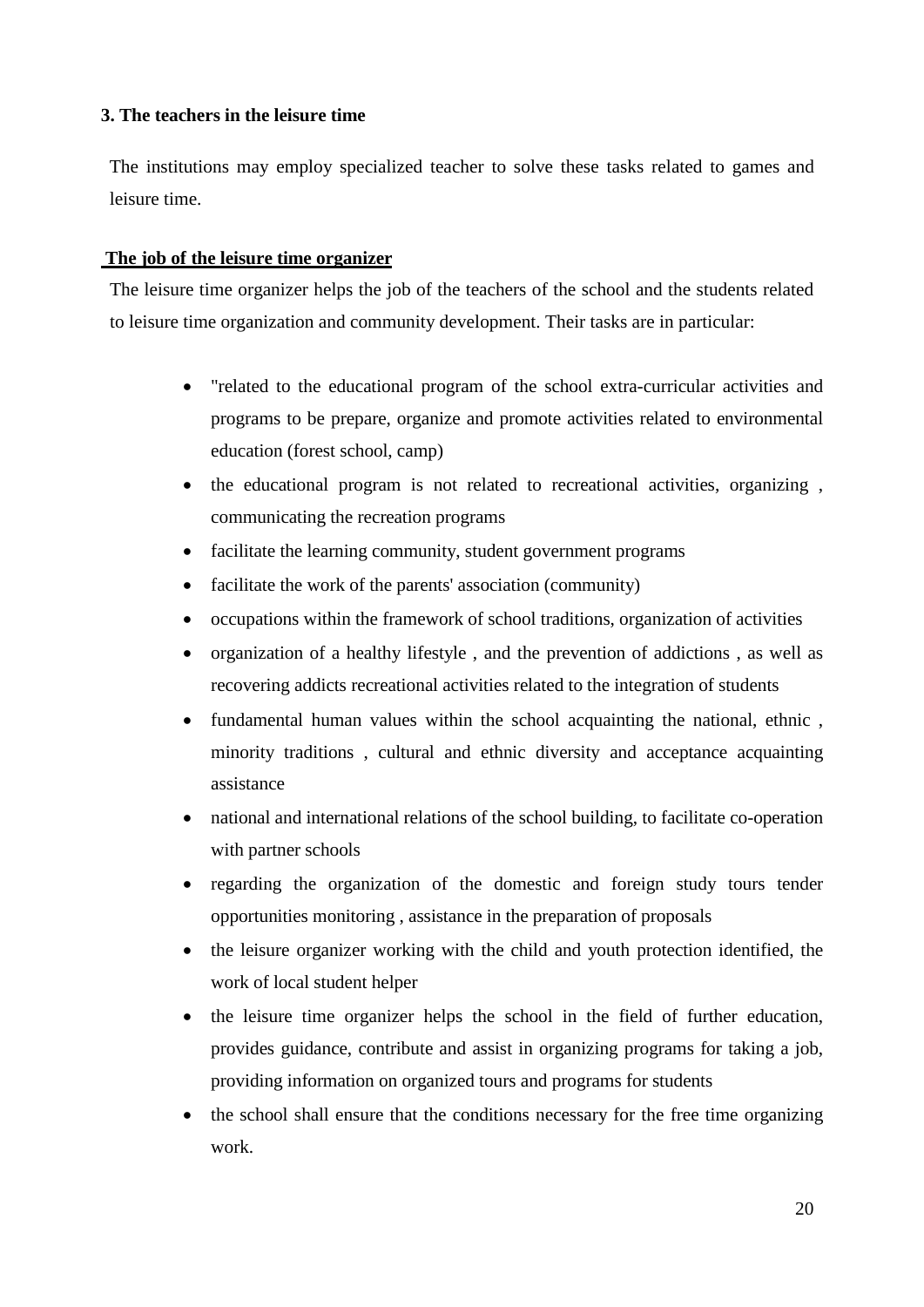The teacher should be a catalyst, coordinator of the organizing leisure time, and what the children can be trusted, that they are resolved. Thus, the children should play a key role in the rulemaking as well.

*The management should not be direct intervention, only helping intentioned advice!* 18

#### **The personality of the teacher**

In the shaping of the children's leisure culture the teacher plays a decisive role. Different layers of teachers deal with leisure planning, organization and conduct of the given age group (kindergarten teachers, teachers, *social pedagogue*, special education teacher).

What is determining is the *readiness and personality* of the teacher. The primary issues are the leisure occupations, theoretical and practical learning activities.

The personality of the teacher is the ticket in the general characteristics, respectively and especially they should be enthusiastic, responsive and flexible to meet the child's needs, know a lot of things, have a wide range of interest (exercises, sports, games, literature, arts, theater arts, visual arts, music, dance, arts and crafts activities, technical awareness and skills, IT preparedness) be patient, understanding and open.

#### **Tasks:**

- Promotion, creation of demands, selection services, the inclusion of children.
- Composition of student/learner communities to assess, design groups.
- Local Government (child) activation activities, development activities and support activities.
- The development of children/students homing ability.
- Exploring internal and external reserves.

The teacher should strive to ensure that the framework of leisure activities of the *leisure time functions* (relaxation (recreation, regeneration) entertainment and the development (education, learning)). To compensate for the efforts and needs in these, which cannot be satisfied during learning and work. Need to assert the principle of volunteering.

The teachers have to be aware that free time *appears as a need* for the child/learner (the need is a state to eliminate the feeling of lack). These necessities are biological, social, cultural, and lack of awareness and awareness component. This appears together with the application for diversity (freedom against the binds, relaxation against the effort,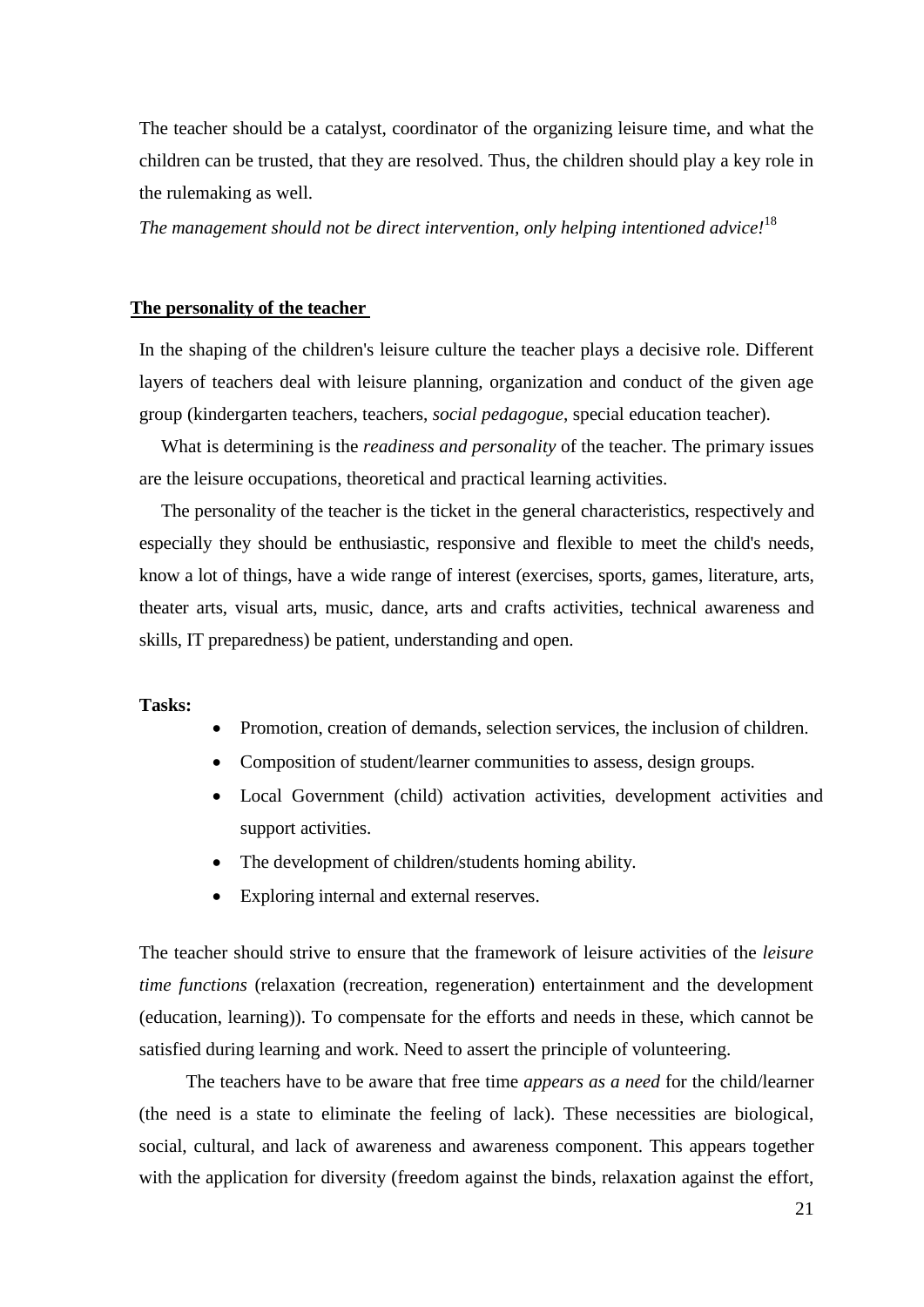rest against the work). The teacher should pay great attention to these ingredients, and they must make things move.

If you receive enough confirmation, after a while it becomes a habit (learned a necessity), that the child/student desires for the theater, concerts, travel.

In order to spend the health-conscious leisure time and culture the teachers seeks to develop a specific lifestyle and culture.

What do children (learners) like?  $19$ 

- If the program is interesting (a rare sight, showing known personality etc).
- Smart, special methods.
- Activity, a sense of achievement (self-testing).

What they do not like?

- Education autocracy (instead, the emphasis is placed on cooperation).
- If canceled.

This childish expression of opinions can drive the teacher to create leisure activities.

#### **The process of leisure time organization**

Organization of leisure time activities is explained on the basis of possible scenarios for the organization of an event. $^{20}$ 

## *Planning phase*

- $\triangleright$  targeting
- $\triangleright$  establishment of the basic human and technical conditions
- $\triangleright$  brainstorming
- $\triangleright$  finalization of program elements (responsible designation, the number expected to coordinate the program elements, materials list compilation, budgeting, preparation of action plan)
- $\triangleright$  decision

#### *Organizational phase*

- $\triangleright$  fund-raising
- $\triangleright$  the start of the financial arrangement
- $\triangleright$  necessary licenses and enter into contracts
- $\triangleright$  site visit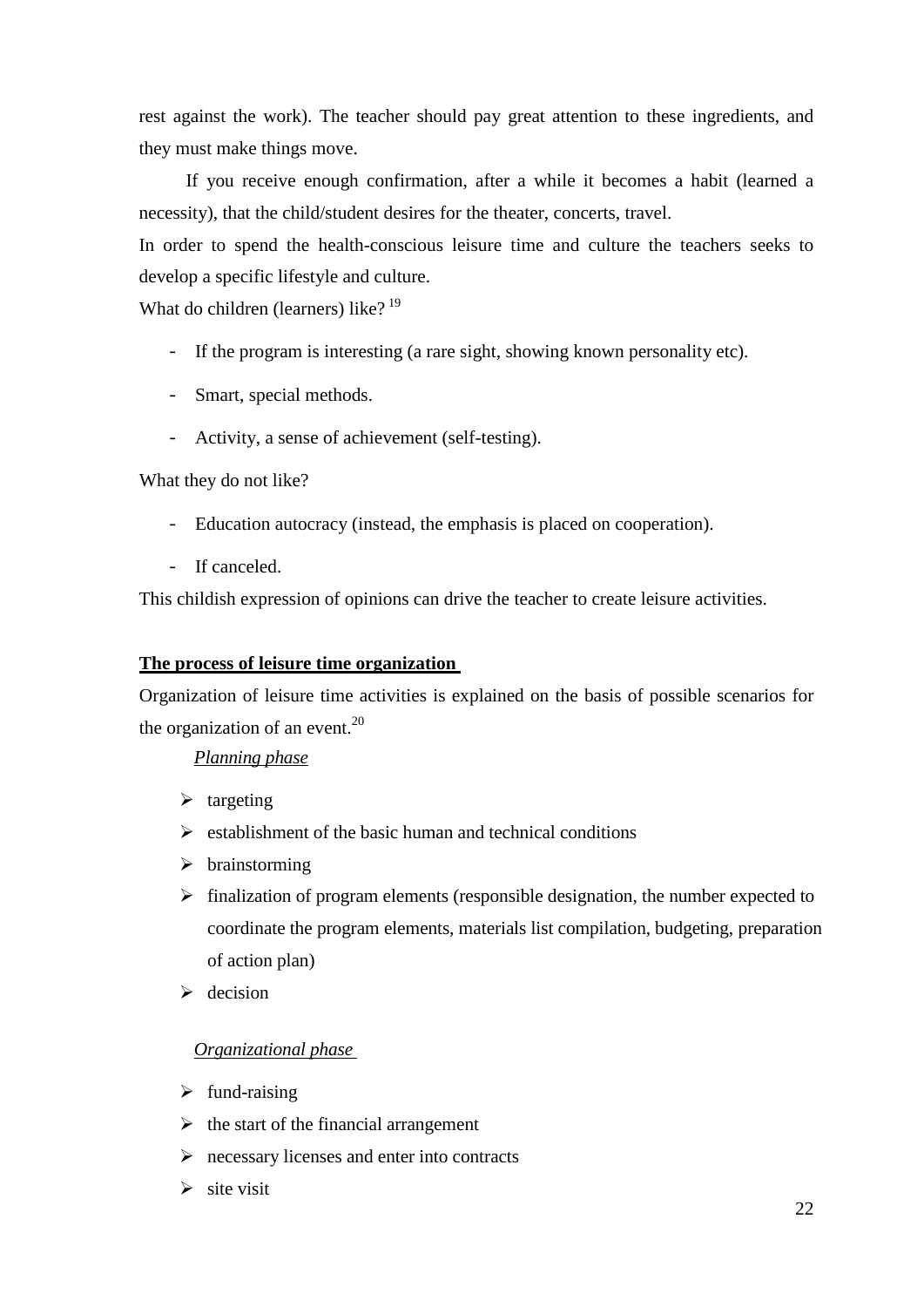- $\triangleright$  advertising, propaganda
- $\triangleright$  direct preparation
- $\triangleright$  monitoring

# *Settlement phase*

- $\triangleright$  the arrival of the leader to the program
- $\triangleright$  ready for launch
- $\triangleright$  the arrival of the participants in the program
- $\triangleright$  opening
- $\triangleright$  program management
- $\triangleright$  closing og the program
- $\triangleright$  technical closing

## *Activities after the program*

- $\triangleright$  technical post-production
- $\triangleright$  evaluation
- $\triangleright$  documenting
- $\triangleright$  experience processing

## *Possible ways of processing experience*

The work should not only be shared among co-workers, but also among the children. The involvement of children anticipates a successful program. The work of the participants lead and coordinated by the main organizers, while motivate, evaluate, verify and organize.

József Tóth provides useful help to organize the camp, he comprehensively summarizes the tasks involved:

# *Preparation:*

- selection
- program proposal
- assigning of tasks
- increasing knowledge
- development of small camp friendly communities
- information to parents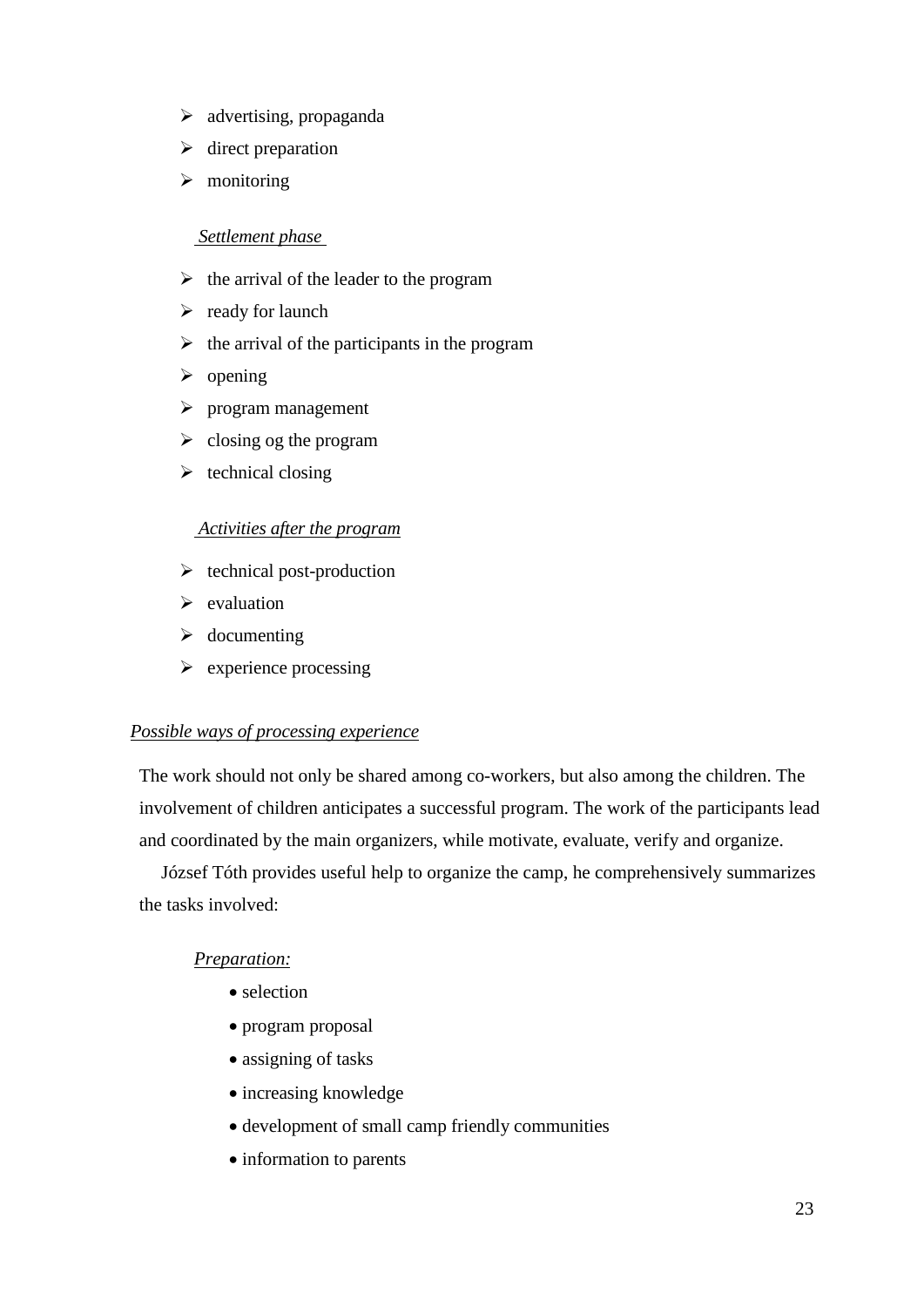- making the camp program known
- carrying out school medical examinations

# *Technical tasks:*

- proposal writing, finding sponsors
- working together, saving, starting collection
- preparation of the camp budget
- improving the common field equipment, new acquisition
- campground reservations, obtaining the necessary permits
- organizing of the meals
- travel preparation (schedule, ticket booking, car reservation)
- meeting the parents: what your child should take to the camp.

# *Tasks at the end of the camp:*

- breakdown of camp, pack up, home delivery, home organizing travel
- packing away the equipment for the professional assistance of the children (drying of the tents, dish washing)
- accounts (service provider, parents)
- borrowed equipment returned to the owner
- writing of the thank-you letters
- the camp to popularize in the local press, TV, radio
- $\bullet$  the preparation of the camp exhibition to organize.<sup>21</sup>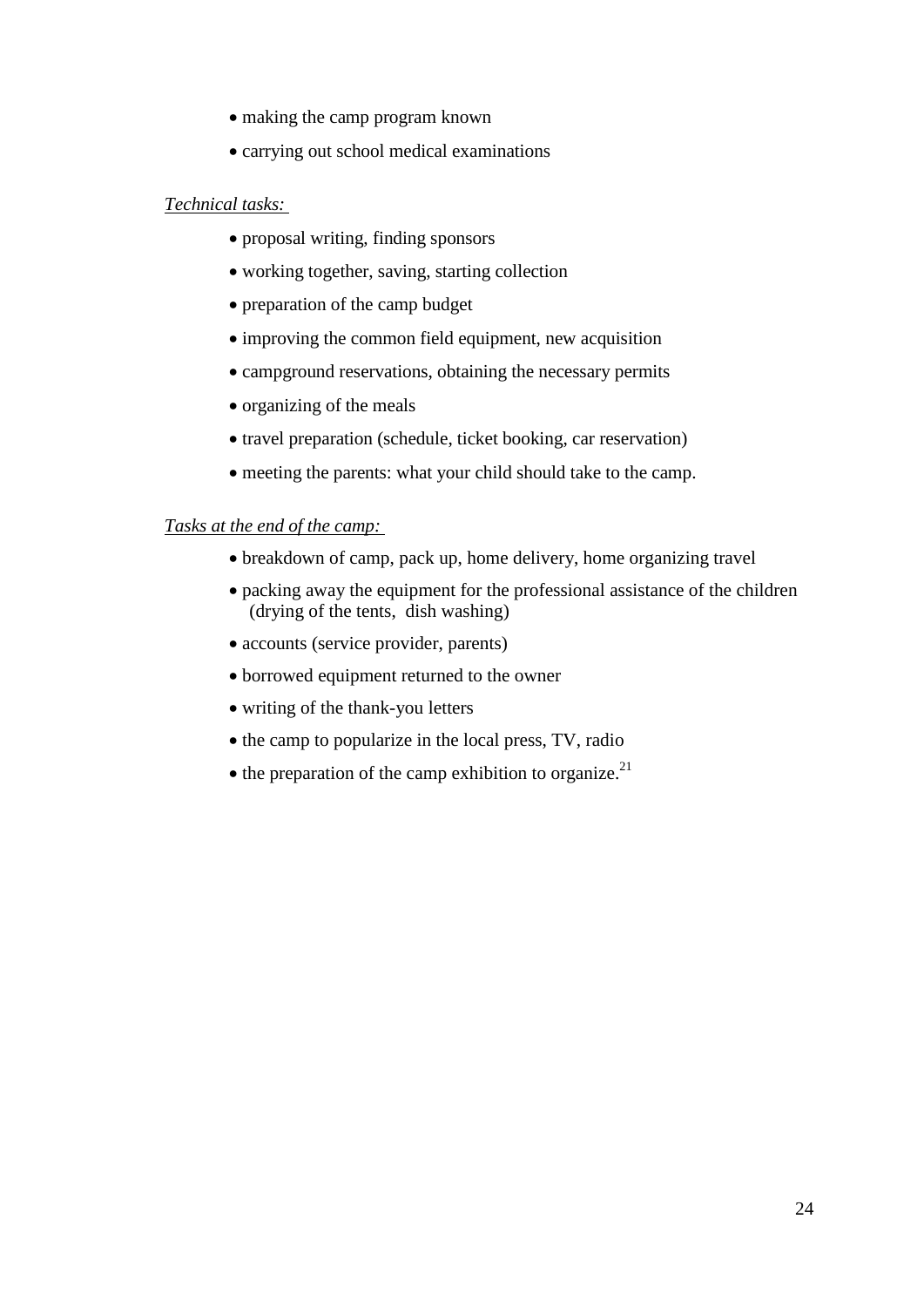#### **II. THE LEISURE TIME AND THE CHILD, YOUNG PERSON**

#### **1. The leisure time as a mean of personal fulfillment**

The pedagogical value of the recreational activities have such an extent and such a positive impact that we can help the development of the child in the most favorable form.

The sense of achievement has a socializing force. It activates and provides opportunities for self-expression and creative activity. They learn to cooperate, to manage, to take responsibility. They teach the possibility of choice, freedom of how one can live. It is the most effective prevention tool! Belonging to a community, excitement, adventure, may offer a sense of achievement. They will prevail if the recreational program gives low-cost, predictable, regular, and possible to plan.

According to Márta Madarász the effect of the leisure time activities:

A change in the child's social relationships. The cooperation between the child, the teachers and educators will change. Changes in the child's activity and creative ability. Developing self-confidence. Strive to achieve a sense of achievement. Shows interest toward learning, knowledge development support programs. With some help, then gradually autonomously recognizes the possibilities of spending leisure time in a cultured way. Expanding relationship with the wider environment, based on experience. Consider the meaningful activities important, the advantages of which they experience and exploit during both curricular and leisure time activities.<sup>22</sup>

It has a multi-sided personality forming effect when a child/student is active, actively participates in the program to be compiled (brainstorming), in the design of the organization's operation system. They themselves, or in some cases their representatives can make the clusters truly operational, which were initiated by the teacher. Cooperation would be established with the children self-government (schools, student hostels), and by the participation of various officers and agents, the children/students will be more accessible for co-operation. During this process, as the age of the children increases, self-initiative and competence will increase, too. Children/students may also participate actively in the process of making their own lives more beautiful, and full of experiences.

Since children are glad if they can formulate ideas and they are given autonomy, cooperation can contribute make the rather repetitive routine more lively and full of excitement around them. Then a pause can follow so the realization of a good initiative can appear as a claim.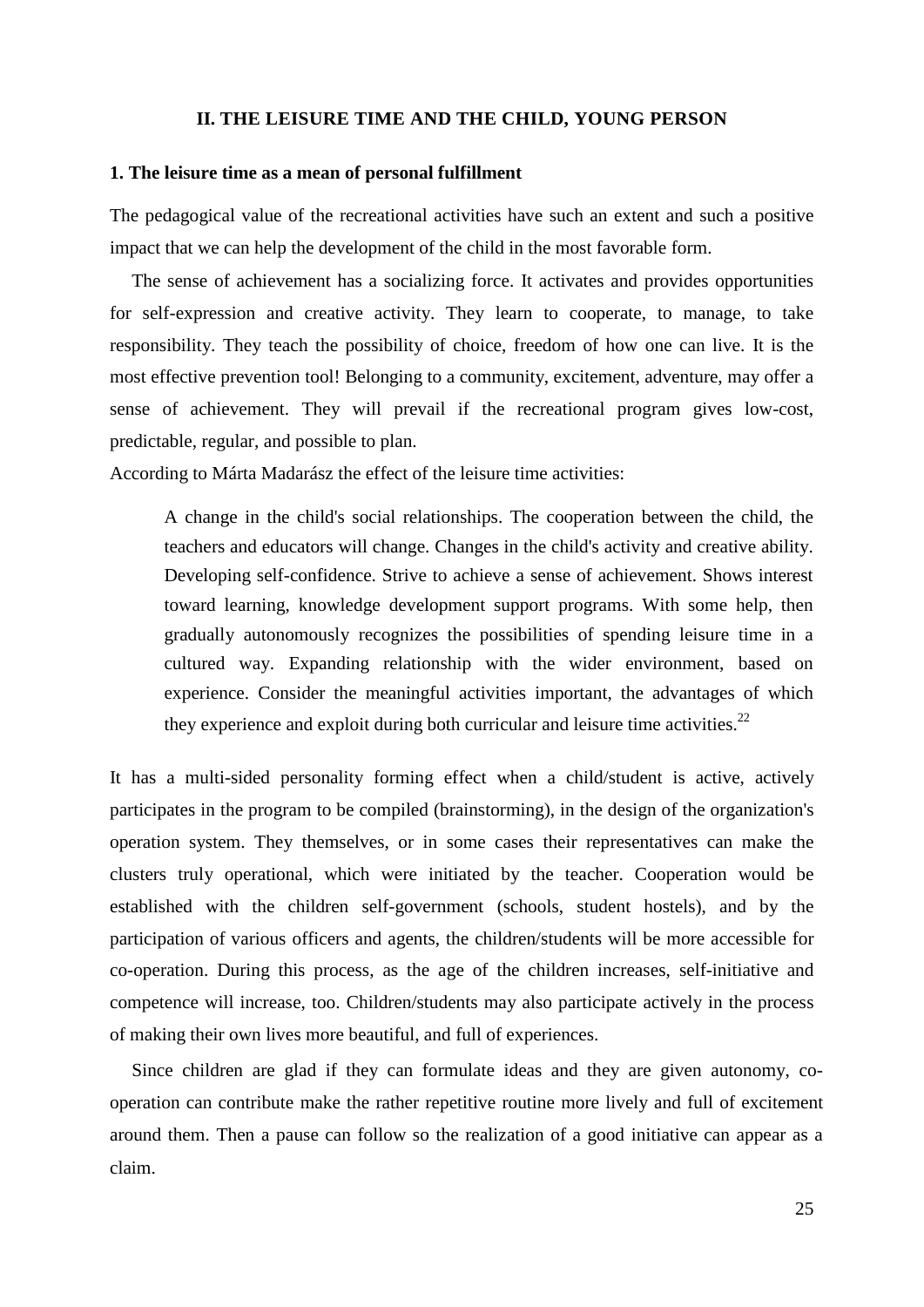A joint program, **a community** can have a similarly beneficial effect on the cultural foundation and establishment of leisure time.

What can the community give to the children/students?

- The social community is the test for penetrance (social potency). It can test its persuasion ability
- Gives perspective.
- The cohesion, cohesive force to strengthen the sense of belonging together, solidarity.
- The special joy of shared experience.
- Listening to each other, the strengthening of a sense of empathy.
- Adaptation, a different appreciation, recognition.
- Sense of achievement.
- Challenges, compare their performance with others.

As you can see, leisure and recreational activities can be pedagogical tools in our hands, which is considered by most of the children positively, and the voluntary nature of it contributes indirectly to the harmonious development of children and young persons.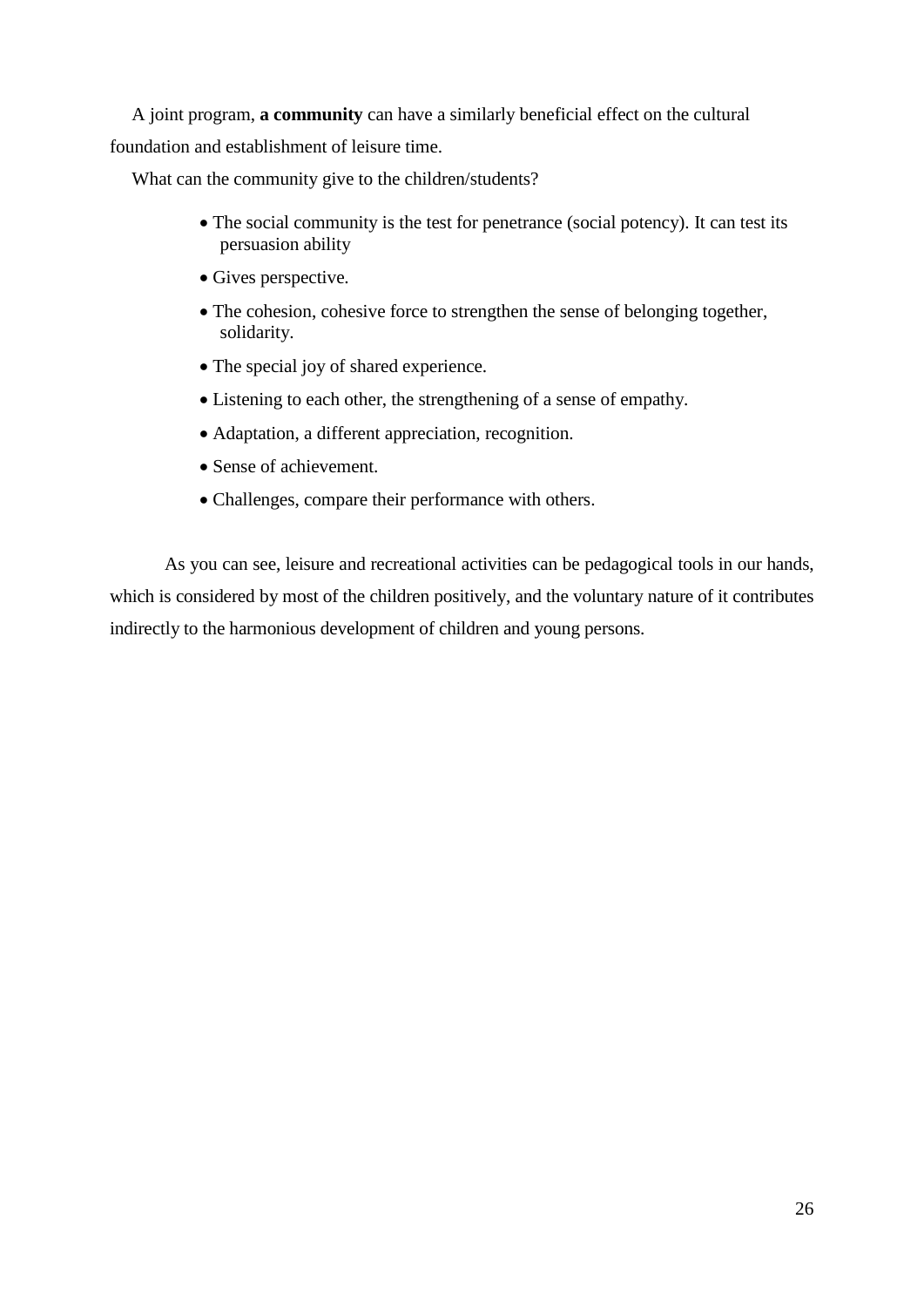# **CITATIONS**

- 1. [http://xenon.bibl.u-szeged.hu/~vidaa/holi/km-szig/26a.pdf](http://xenon.bibl.u-szeged.hu/%7Evidaa/holi/km-szig/26a.pdf)
- 2. Rudolf Steiner: A szabadság filozófiája, Genius Kiadó Új Mani-fest Kiadó, Budapest, 2005. IX. fejezet
- 3. Vers une civilisation du loisir, Edition du Seuil, Paris 1962.
- 4. Madarász Márta: A szabadidő meghatározása, jelentősége a tanulók személyiségformálásában. = A szabadidő pedagógiai és gyógypedagógiai kérdése. Comenius Bt. Pécs, 1997. 8. o.
- 5. Zboronszkij, H. J.: A szabadidő, mint szociológiai kategória. In: Szalai: A szabadidő szociológiája. Budapest, Gondolat Kiadó, Budapest, 1976.
- 6. Szántó Miklós: Munkaidő-csökkentés és életmód. Akadémiai Kiadó, Budapest, 1974. 39. o.
- 7. Kovács Tamás Attila: A rekreáció elmélete és módszertana. Budapest, Fittness Kft. 2004. 342. o.
- 8. Limbos, Edouard: Kulturális és szabadidős csoportok animálása. Népművelési Intézet, Bp. 1985. 16.o.
- 9. Németh Nóra Veronika: A kultúra, az életmód és a szabadidő. Kutatói szeminárium. [http://www.shp.hu/hpc/userfiles/nemethnora/kutszem](http://www.shp.hu/hpc/userfiles/nemethnora/kutszem_dolgozat_1%5B1%5D.pdf)
- 10. A 15-74 éves népesség napi időfelhasználása, 2010. Statisztikai Tükör. V. évf. 87. sz. 2011.
- 11. Fukász György: Szabadidő és kultúra. Kossuth Könyvkiadó, Budapest, 1988. 95-127. o.
- 12. Szabadidős tevékenységek. Eötvös József Kiadó, Budapest, 1997. Balázsi Zoltánné dr. A szabadidős tevékenységek formái, alkalmazási területei, eszközei, módszerei. 188- 258. o.
- 13. Strausz Györgyné "Segédkönyv a gyermek- és ifjúságvédelemben dolgozók számára. FPI, Bp. 1993. 35. o.
- 14. Scherman Éva: Tanórán kívül, iskolán belül. Tanári Létkérdések. RAABE Kiadó, Bp. K 4.1. 1-22. o.
- 15. Dr. Simon István: Pótszülő és pedagógus? Tanári Létkérdések. RAABE Kiadó, Bp. K 5.1/5. o.
- 16. Dr. Simon István: Pótszülő és pedagógus? Tanári Létkérdések. RAABE Kiadó, Bp. K 5.1/1-12. o.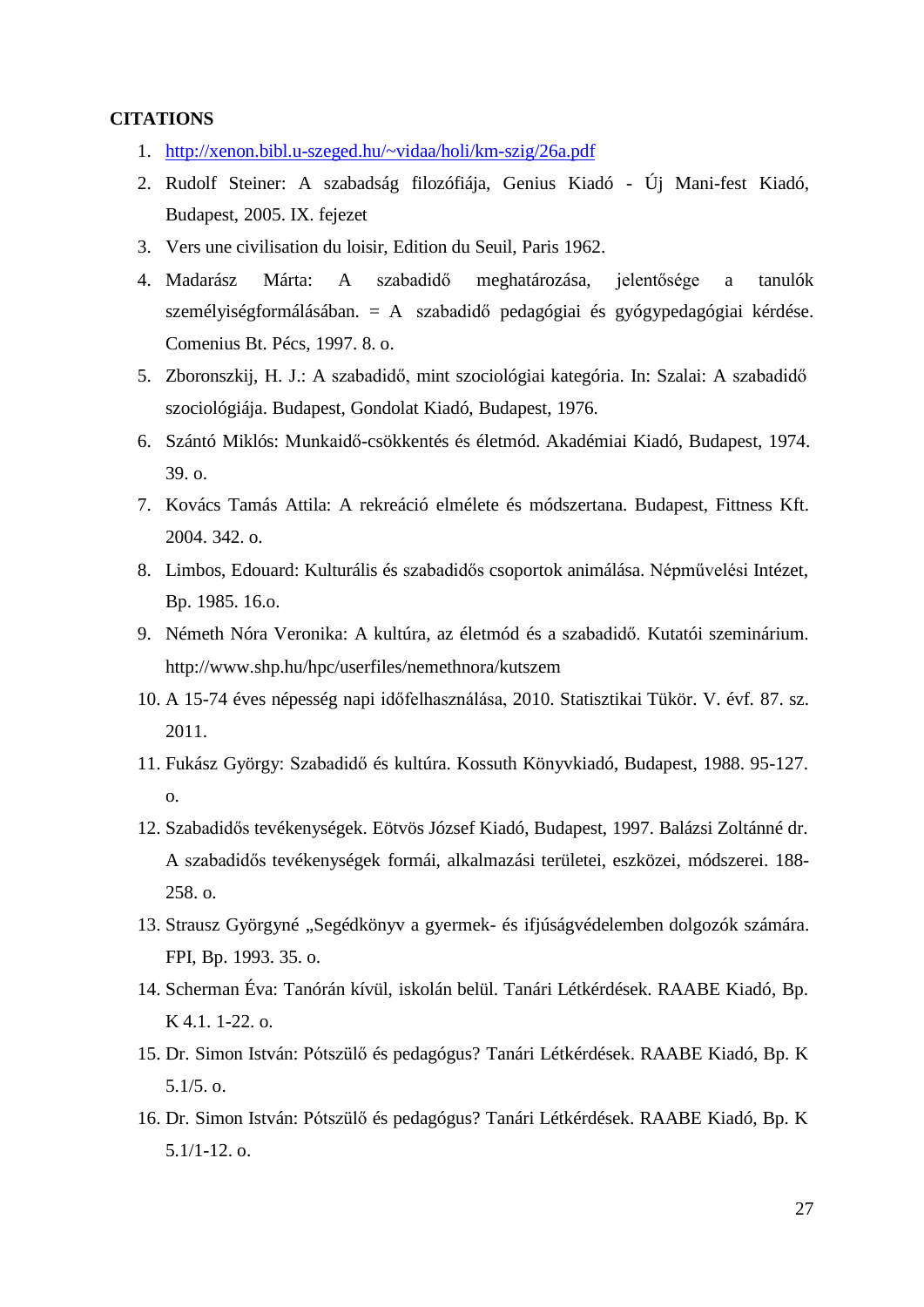- 17. Rózsahegyi Viktória Nagy Szilvia: A Káposztásmegyeri Zabhelyező Játszóház. Tanári Létkérdések. RAABE Kiadó, Bp. K 3.l/1-31.
- 18. Madarász Márta: A szabadidő meghatározása, jelentősége a tanulók személyiségformálásában. = A szabadidő pedagógiai és gyógypedagógiai kérdése. Comenius Bt. Pécs, 1997. 23. o.
- 19. Sántha Pál: Szabadidő-közösségek az iskolában. Tankönyvkiadó. Budapest, 1980.
- 20. Bányai Sándor: Szabadidő, szabad idő? Tanári Létkérdések RAABE Kiadó, Budapest, K 3.2/14-28. o.
- 21. Tóth József: Táborozni jó … Tanári Létkérdések. RAABE Kiadó, Budapest, K 6.2/1- 12. o.
- 22. Madarász Márta: A szabadidő meghatározása, jelentősége a tanulók személyiségformálásában. = A szabadidő pedagógiai és gyógypedagógiai kérdése. Comenius Bt. Pécs, 1997. 9. o.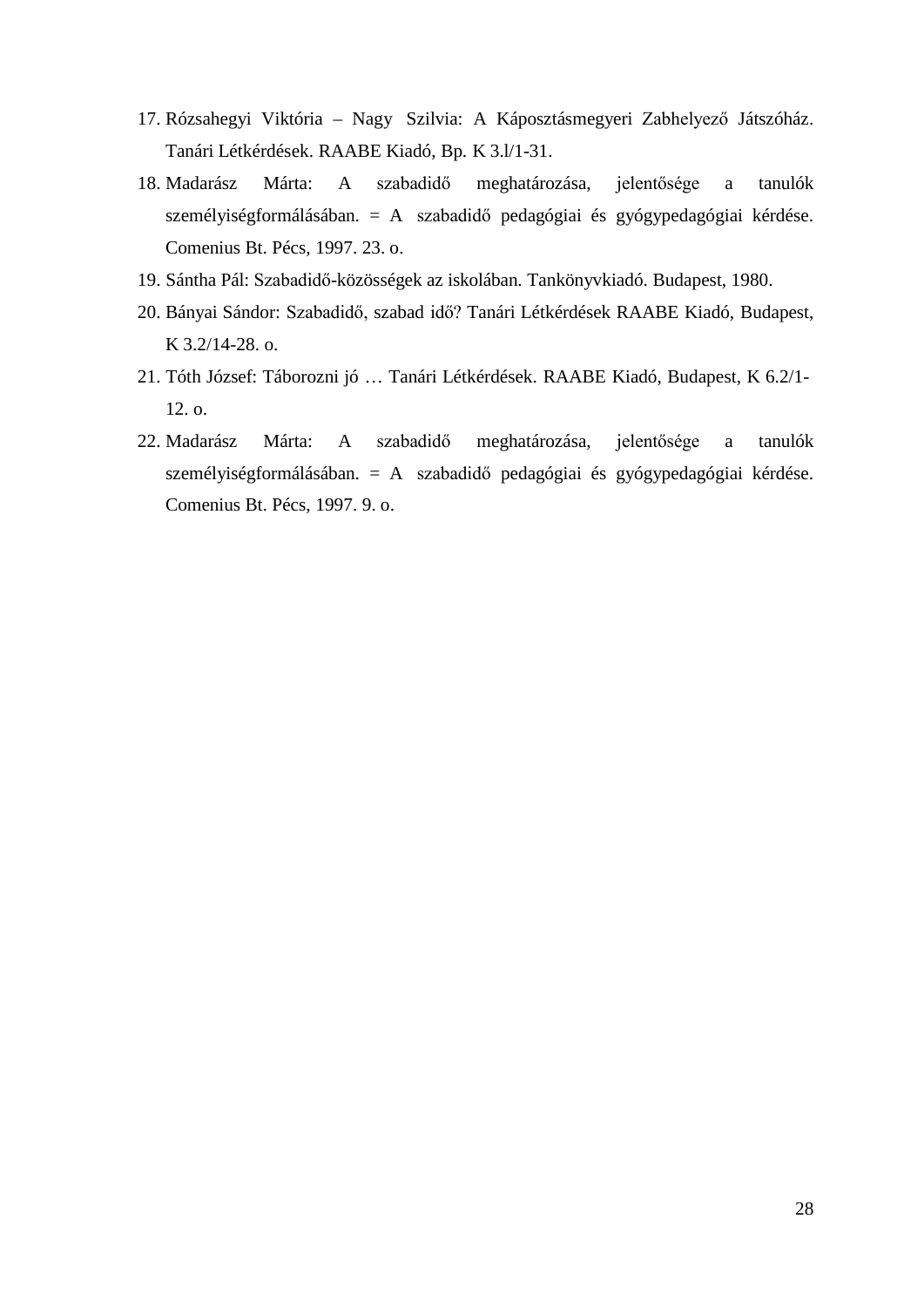## **LITERATURE**

- 1. A 15-74 éves népesség napi időfelhasználása, 2010. Statisztikai Tükör. V. évf. 87. sz. 2011.
- 2. Bányai Sándor: Szabadidő, szabad idő? Tanári Létkérdések RAABE Kiadó, Budapest, K 3.2/14-28. o
- 3. Fukász György: Szabadidő és kultúra. Kossuth Könyvkiadó, Budapest, 1988. 95-127. o.
- 4. [http://xenon.bibl.u-szeged.hu/~vidaa/holi/km-szig/26a.pdf](http://xenon.bibl.u-szeged.hu/%7Evidaa/holi/km-szig/26a.pdf)
- 5. Kovács Tamás Attila: A rekreáció elmélete és módszertana. Budapest, Fittness Kft. 2004. 342. o.
- 6. Limbos, Edouard: Kulturális és szabadidős csoportok animálása. Népművelési Intézet, Bp. 1985. 16.o.
- 7. Madarász Márta: A szabadidő meghatározása, jelentősége a tanulók személyiségformálásában. = A szabadidő pedagógiai és gyógypedagógiai kérdése. Comenius Bt. Pécs, 1997. 23. o.
- 8. Németh Nóra Veronika: A kultúra, az életmód és a szabadidő. Kutatói szeminárium. [http://www.shp.hu/hpc/userfiles/nemethnora/kutszem](http://www.shp.hu/hpc/userfiles/nemethnora/kutszem_dolgozat_1%5B1%5D.pdf)
- 9. Rózsahegyi Viktória Nagy Szilvia: A Káposztásmegyeri Zabhelyező Játszóház. Tanári Létkérdések. RAABE Kiadó, Bp. K 3.l/1-31.
- 10. Sántha Pál: Szabadidő-közösségek az iskolában. Tankönyvkiadó. Budapest, 1980.
- 11. Scherman Éva: Tanórán kívül, iskolán belül. Tanári Létkérdések. RAABE Kiadó, Bp. K 4.1. 1-22. o.
- 12. Simon István: Pótszülő és pedagógus? Tanári Létkérdések. RAABE Kiadó, Bp. K 5.1/1-12. o.
- 13. Steiner, Rudolf : A szabadság filozófiája, Genius Kiadó Új Mani-fest Kiadó, Budapest, 2005. IX. fejezet
- 14. Strausz Györgyné "Segédkönyv a gyermek- és ifjúságvédelemben dolgozók számára. FPI, Bp. 1993. 35. o.
- 15. Szabadidős tevékenységek. Eötvös József Kiadó, Budapest, 1997. Balázsi Zoltánné dr. A szabadidős tevékenységek formái, alkalmazási területei, eszközei, módszerei. 188- 258. o.